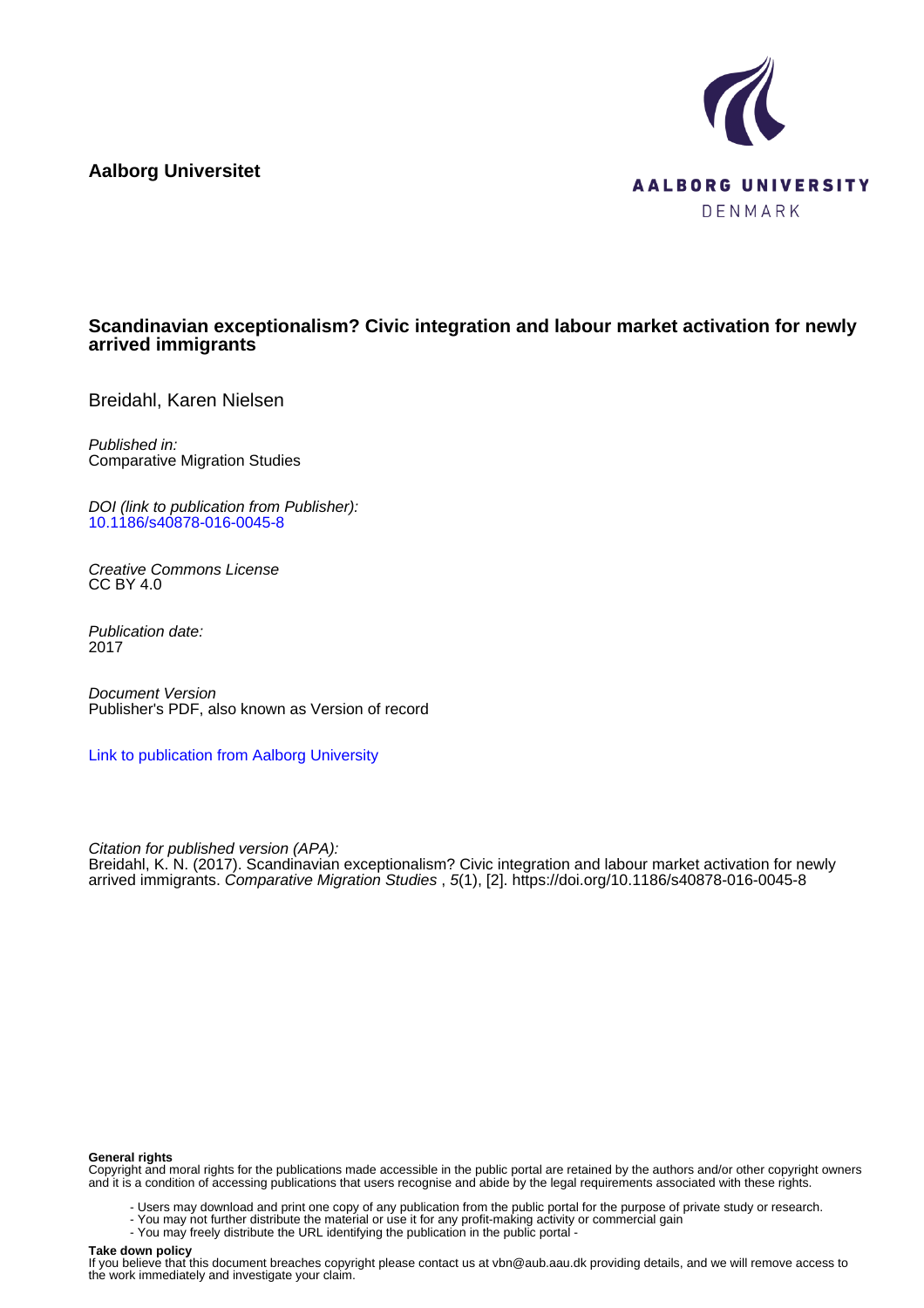# **ORIGINAL ARTICLE CONSERVANCE IN A LOCAL CONSERVANCE IN A LOCAL CONSERVANCE IN A LOCAL CONSERVANCE IN A LOCAL CONSERVANCE IN A LOCAL CONSERVANCE IN A LOCAL CONSERVANCE IN A LOCAL CONSERVANCE IN A LOCAL CONSERVANCE IN A L**



# Scandinavian exceptionalism? Civic integration and labour market activation for newly arrived immigrants

Karen N. Breidahl

Correspondence: [knb@dps.aau.dk](mailto:knb@dps.aau.dk) Centre for Comparative Welfare Studies, Department of Political Science, Aalborg University, Fibigerstræde 1, DK-9220 Aalborg Ø, Denmark

# Abstract

Since the late 1990s, a wide range of so-called new civic integration policies aimed at civilizing or disciplining newcomers have been introduced. Consequently, migration scholars have discussed whether a converging restrictive 'civic turn' has taken place in Western Europe or whether national models have been resilient: Based on an in-depth historical and comparative analysis of labour market activation policies targeting newly arrived immigrants in Sweden, Norway, and Denmark since the early 1990s, the article contributes to the overall question: To what extent do the institutional pathways of the Scandinavian welfare states prevail when confronted with newcomers? Activation policies targeting newly arrived immigrants exemplifies how the ambition of states to promote functional, individual autonomy is also an important, ongoing process in diverse policy areas of the welfare state and not restricted to early integration instruments.

While the Scandinavian welfare states differ on a number of counts with respect to immigration control, national integration philosophies and citizenship policies, the article outlines how activation policies aimed at newly arrived immigrants share several features. One of the key factors in this turn involves path dependency from, among others, a lengthy tradition for strong state involvement and norms about employment. Another factor in this turn involves transnational policy learning. On some points, national versions of these policies are also found due to country-specific citizenship traditions, integration philosophies and party political constellations.

**Keywords:** Civic turn, Labour market policy, Scandinavian welfare states, Newly arrived immigrants

# Introduction

'New immigration' waves gained hold in Western European countries some 50 years ago, and the continuous immigration of groups since World War II has increased the ethnic and religious diversity in these countries. Concerns for the economic and cultural incorporation of these new inhabitants (particularly those from non-Western countries) have accompanied this diversity (Ersanilli, [2012](#page-18-0)). Consequently, various integration policies towards immigrants have been adopted and adjusted over the course of several decades. Since the late 1990s in particular, a wide range of so-called new civic integration policies have been introduced, often referred to as policy requirements set up as a precondition for entry, permanent residency, and/or naturalization (i.e.,



© The Author(s). 2017 Open Access This article is distributed under the terms of the Creative Commons Attribution 4.0 International License [\(http://creativecommons.org/licenses/by/4.0/](http://creativecommons.org/licenses/by/4.0/)), which permits unrestricted use, distribution, and reproduction in any medium, provided you give appropriate credit to the original author(s) and the source, provide a link to the Creative Commons license, and indicate if changes were made.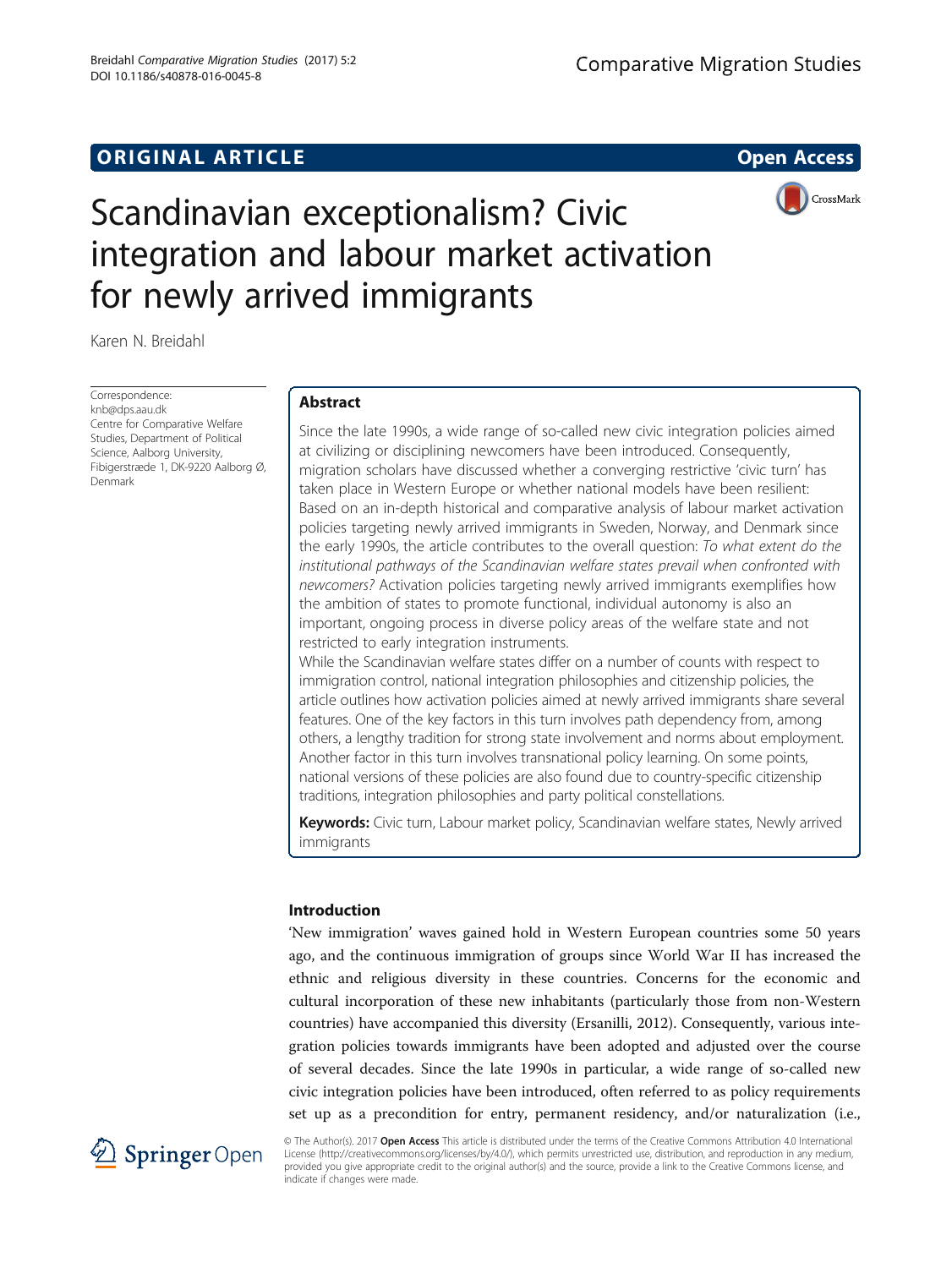obtaining citizenship) aimed at civilizing or disciplining newcomers and promoting functional, individual autonomy. The civic integration literature disagrees on whether Western European countries are seen as increasingly converging, whereby national models (multiculturalism versus assimilationism) no longer make sense (Joppke, [2007](#page-18-0)) or whether arguing for the resilience of national models and policy legacies from national integration philosophies and citizenship traditions (Goodman, [2014](#page-18-0); Jacobs & Rea, [2007;](#page-18-0) Mouritsen, [2013](#page-18-0)). There has been little concern in this debate with how these policies play out in the geo-political contexts of the Scandinavian welfare states. On the one hand, Sweden, Norway, and Denmark are renowned for sharing manifold features in terms of how their respective welfare states are set up and in their respective histories of migration (Esping-Andersen, [1990](#page-18-0); Sainsbury, [2012\)](#page-19-0). On the other hand, they are also renowned for being very distinct when it comes to citizenship policies and national integration philosophies (Brochmann & Hagelund, [2012](#page-18-0)). Comparing Sweden, Norway and Denmark therefore allows us to shed light on whether some of the shared features of these welfare states are reflected in how the civic turn is manifested in each of these countries or whether other policy logics are prevalent. The article thereby contributes to the overall question: To what extent do the institutional pathways of the Scandinavian welfare states prevail when confronted with newcomers?

In order to shed light on this question this study focuses on activation policies directly targeting newly arrived immigrants enrolled in an introduction programme and provides a systematic, historical, and comparative analysis of the developing trajectories behind these policies in Sweden, Norway, and Denmark since the early 1990s until 2015.

The overall generic term 'activation policies' (e.g. active labour market policy, workfare, active line, welfare to work) refer to a shift from passive to active policies, a stronger emphasis on active citizenship and a citizen–welfare state relationship with greater emphasis on duties and obligations than on rights. This marked a new era in the welfare state in the 1990s, where the equal opportunity principle was replaced or at least supplemented by a new paradigm emphasizing active citizenship (Johansson & Hvinden, [2007](#page-18-0)). The article demonstrates how the strong emphasis on active citizenship is not only reflected in the general welfare state policies towards individual citizens. Hence, activation policies in recent decades targeting newcomers have become the main tools for promoting and fostering functional, individual autonomy among newly arrived immigrants and the principle of conditionality has been put forward by introducing a closer link between income maintenance schemes and employmentpromoting measures. The shared turn towards activation in Scandinavian integration policies should not be interpreted as a retreat from national models towards a more singular focus on labour market functionality and economic instrumentalism (see Joppke, [2007](#page-18-0), p. 14–19). Instead, we are dealing with a shared feature of the Scandinavian countries' self-understanding and immigrant integration models, which reflect how civic integration manifests itself in these countries. Path-dependent policy traditions of these countries representing a shared duty-to-work tradition (expanded considerably in the early 1990s) and a lengthy tradition regarding state involvement are therefore important driving forces. However, the shared features of the three welfare states have also created favourable conditions for transnational policy learning. Finally, national versions of these policies are also found when it comes to how active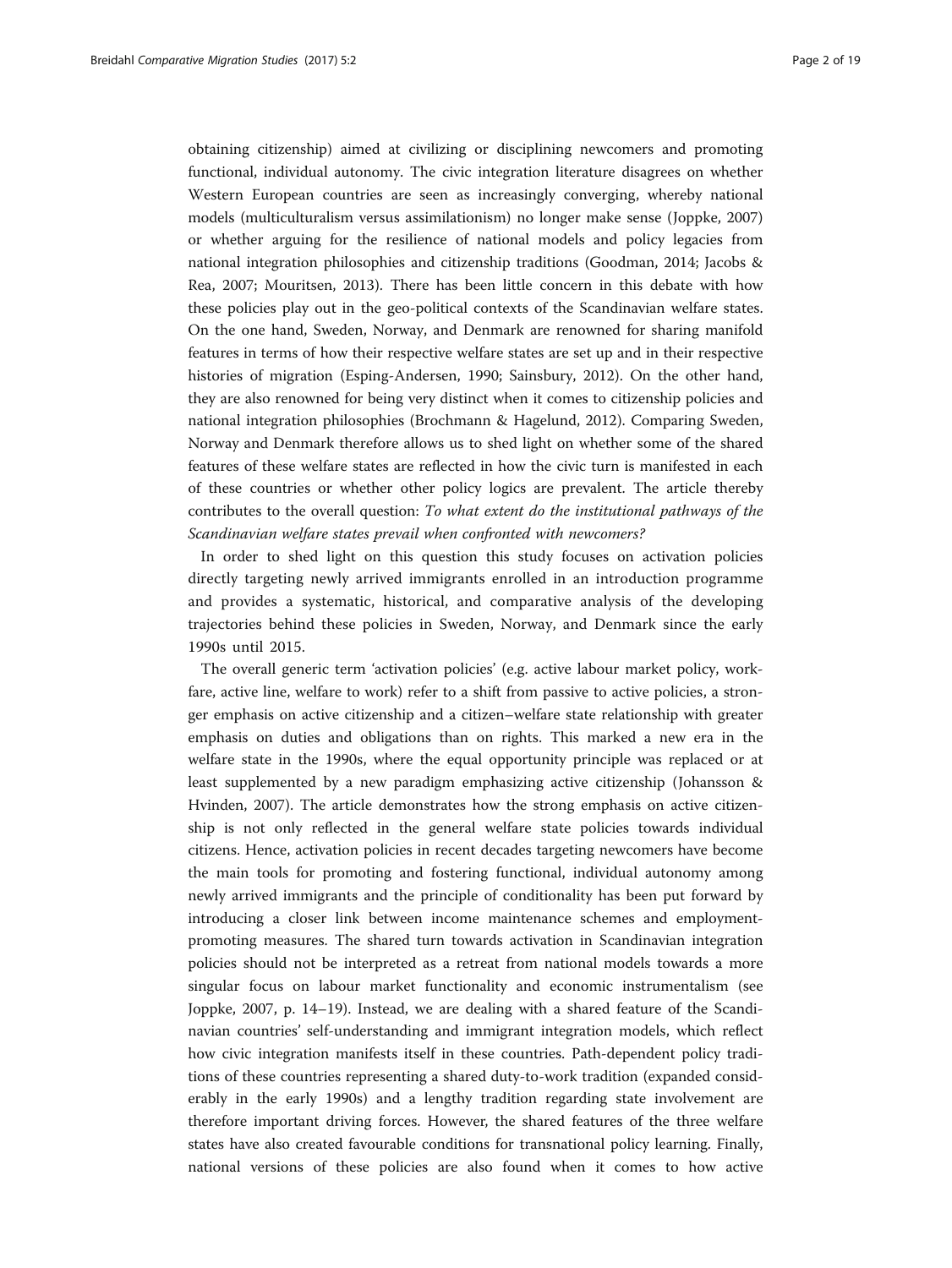participation in introduction programmes is linked to residency and citizenship requirements and whether workfare principles have been introduced owing to countryspecific party political constellations, citizenship traditions and integration philosophies in how to accommodate cultural diversity.

The next section elaborates on the policy subarea of activation policies for newcomers and how it is part of a broader civic integration arsenal. It also presents the methodological approach and empirical material. Then follow a presentation and discussion of the theoretical framework. The fourth section contains the empirical analysis of the developing trajectories behind activation policies in the three countries and the fifth section a theoretical discussion of how to interpret the findings.

## Labour market activation as a part of a broader civic integration arsenal

Civic integration policies refer to a manifold group of policy areas, including citizenship tests, naturalization ceremonies, language and civic-orientation courses, and modules for role-playing social interaction (Goodman, [2014](#page-18-0)). The civic integration literature has mainly been concerned with policies that serve as gatekeepers for obtaining citizenship and permanent and long-term residence permits. However, it is a main point of this article, that civic integration is not restricted to the naturalization trajectory and early integration instruments: The ambition of states to promote functional, individual autonomy and to ensure that newcomers become 'good citizens' is also an important, ongoing process in diverse policy areas of the welfare state, including civic education, childcare services, and labour market activation. Labour market activation policies have been treated very superficially in the civic turn literature; however, at the conceptual as well as the theoretical level, this policy area can be seen as part of a broader civic integration arsenal as there is a clearly connection between the so-called 'active turn' emphasizing, on the one hand, active citizenship and a citizen–welfare state relationship with greater emphasis on duties and obligations than rights, and on the other hand ambitions regarding civic integration and promoting active and productive participation by immigrants and their commitment to liberal-democratic principles (Goodman, [2012](#page-18-0), p. 659). Most notably, Christian Joppke has pointed out how these two tendencies (or phenomena) share an extensive focus on obligations and how both create illiberal temptations: 'Civic integration is an instance, like eugenics and workfare policies, of illiberal social policy in a liberal state' (Joppke, [2007](#page-18-0), p. 14), and "civic integration" is the equivalent on the part of immigrants to the "workfare" policies that the general population is subjected to in the context of shrinking welfare states (for the latter, see Handler, [2004\)](#page-18-0), seeking to make people both self-sufficient and autonomous by illiberal means' (Joppke, [2007,](#page-18-0) p. 16; see also Goodman, [2014,](#page-18-0) p. 1). In these writing the 'active turn' is interpreted as an overall change and practice and as something tantamount to shrinking welfare states. However, the more general labour market literature has demonstrated how activation policies cross-nationally can differ considerably in terms of principles, implementation and policy instruments (e.g. Barbier, [2004\)](#page-18-0).

This study refer to 'activation policies' in a rather wide sense; it basically means that the unemployed must participate in activation programmes in order to be eligible for unemployment benefits or social assistance. The developing trajectory of this policy area can be studied from many different angles including the content, volume, activation instruments etc. Because this study is mainly interested in to what extent the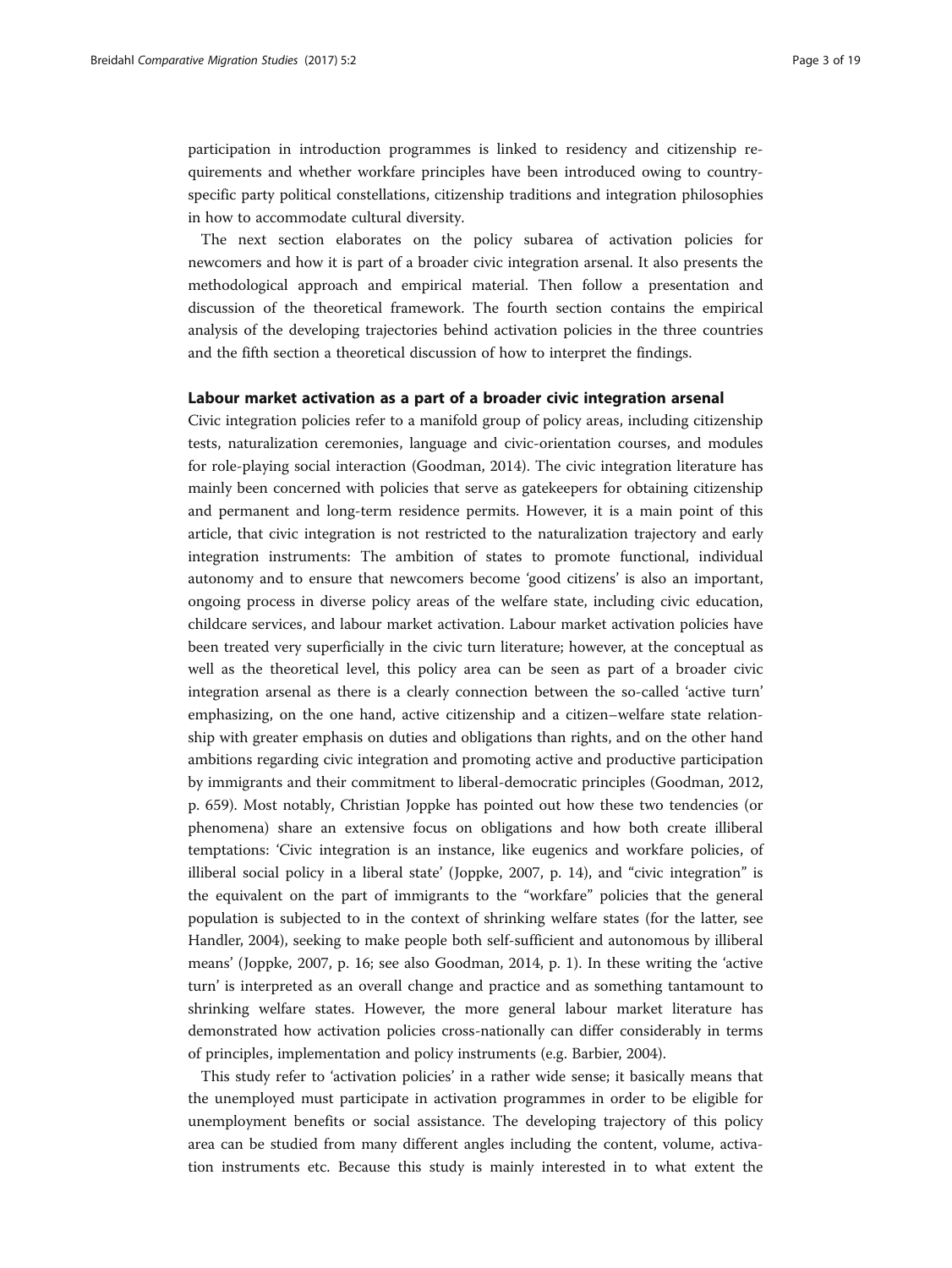institutional pathways of the Scandinavian welfare states prevails when confronted with newcomers three dimensions are singled out (see below), see Hernes and Tronstad ([2014\)](#page-18-0) for an in-depth comparative analysis of other dimensions. When analysing the institutional pathways it is important to be aware that some labour market researchers have argued that the specific institutional and normative features of the Nordic countries are also reflected in their activation policies (Barbier, [2004;](#page-18-0) Jørgensen, [2008\)](#page-18-0) while others have been more critical about these conclusions (e.g. Johansson & Hvinden, [2007,](#page-18-0) p. 53; Lødemel & Moreira, [2014](#page-18-0); Jørgensen, [2008\)](#page-18-0). However, these studies are concerned with activation policies targeting citizens in general and not how the active, duty-based approach interconnects with integration policies targeting newcomers (Breidahl, [2012](#page-18-0)). The three dimensions below are therefore all based on the premise that the manner in which the activation policies generally have taken place is not necessarily reflected in how policies for newcomers are manifested.

1) Which principles are predominant in the activation approaches targeting newly arrived immigration in Denmark, Norway and Sweden? This dimension focus on the prevalence of overall principles such as 'public responsibility for welfare' (degree of state involvement), 'work for all' (Kildal & Kuhnle, [2005\)](#page-18-0), 'relatively generous systems of benefits' and how 'good citizens' are constructed.

2) What are the relationship between rights and duties in the activation approaches targeting newly arrived immigration in Denmark, Norway and Sweden? As opposed to the first dimension outlined above this dimension focus more specifically on the relationship between rights and duties. As mentioned in the former section different approaches to activation have evolved cross-nationally. In the empirical analysis I will mainly distinguish between two approaches: The 'conditionality approach' and the 'work-first approach'. The former is characterized by a strong emphasis on the conditionality of welfare benefits, where the relationship between rights and duties is redefined by introducing a closer link between income maintenance schemes and employment-promoting measures (Johansson & Hvinden, [2007\)](#page-18-0). By applying this approach, social benefits can basically remain generous. However, benefits are abolished or reduced in the event of non-attendance. The second activation approach implies a strengthening of the financial incentive to find employment by cutting income benefit levels and 'making work pay' as a point of departure. This approach is often referred to as work-first and usually related to strategies found in the Anglo-Saxon countries (Barbier, [2004\)](#page-18-0). However, according to recent comparative research on activation policies we have increasingly to do with a more general approach in Europe and the US (Lødemel & Moreira, [2014\)](#page-18-0). This approach differs from the conditionality approach in important ways, not least with respect to social citizenship, as the work-first approach more directly challenges universalistic principles and notions of social rights. Even though these two approaches above are presented as alternatives they can in practice co-exist side by side.

3) How are activation linked to settlement and naturalization requirements in Denmark, Norway and Sweden? Because we are interested in how labour market activation is part of a broader civic integration arsenal it is of course of crucial importance to identify how labour market activation is linked to settlement and naturalization requirements.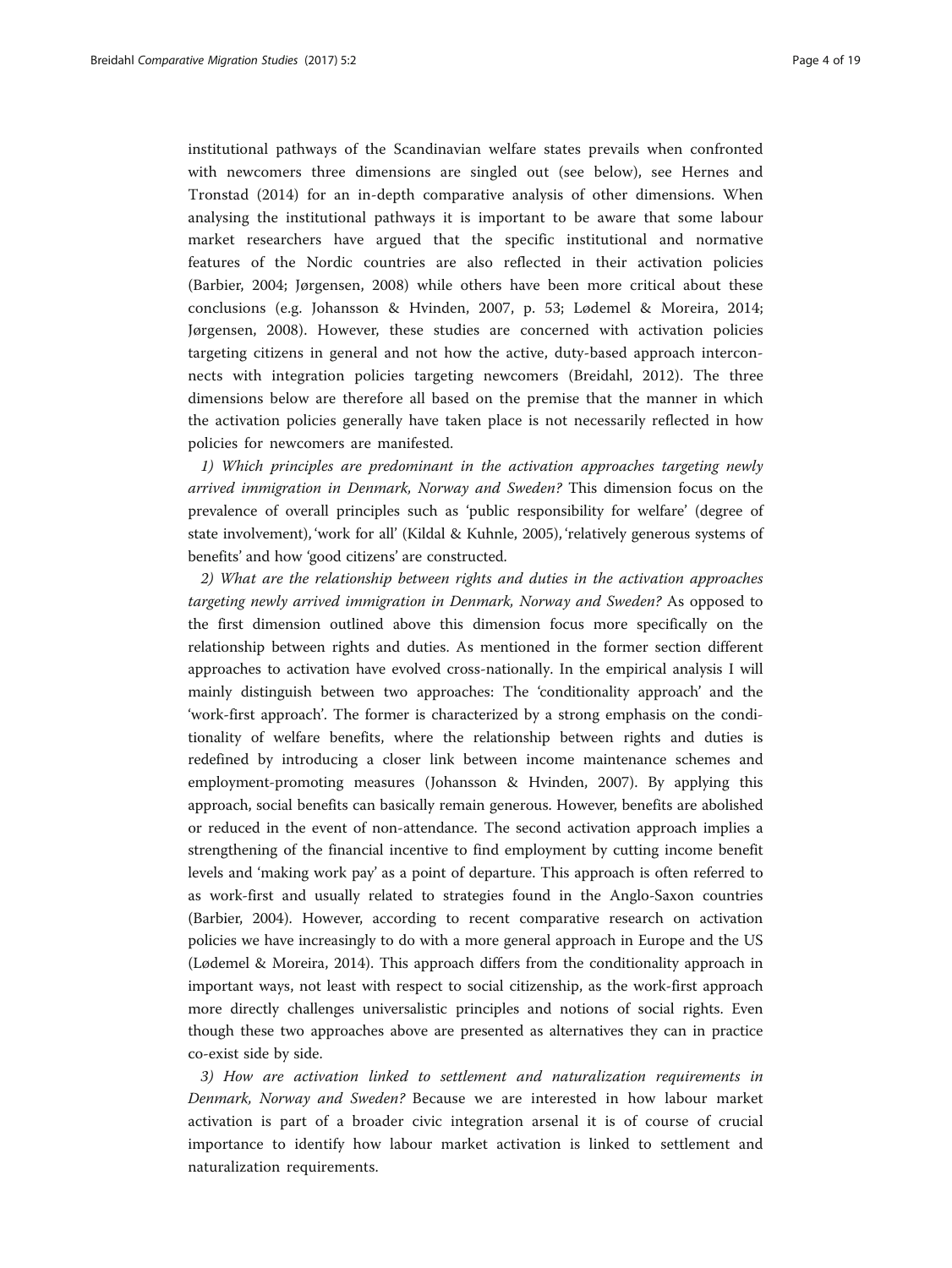These three dimensions contributes to the overall question of to what extent the institutional pathways of the Scandinavian welfare states prevail when confronted with newcomers and the following section elaborates on how these dimensions are related to the theoretical framework. Theoretically are the historical institutional argument and the role of path dependency traditions brought to the fore. However, the ambition of the theoretical discussion is not sorely to test the explanatory power of the path dependency argument but more generally to understand the underlying driving forces. The theoretical framework will therefore also draw on theoretical insights from literature emphasising transnational learning mechanisms, citizenship traditions and national integration philosophies as well as the role of party, political constellations.

The comparative research design of the article allows an in-depth study of the character of the policies adapted over time together with their underlying driving forces. Hence, the empirical analysis will uncover the developing trajectories of the three dimensions of activation policies targeting newly arrived immigrants enrolled in an introduction programme and the receivers of a so-called 'introduction allowance' – specifically targeting newly arrived immigrants. This rather short but detailed examination is intended to take the complexity of the developing trajectories into account and is therefore based on a conjunctural, causation assumption, '[w]here those paths may be made up of combinations of more than one causal condition' (Goodman, [2014,](#page-18-0) p. 67). The empirical analysis is furthermore based on the process tracing idea, where the underlying driving forces are identified by a thick description of how these policy changes came about. The empirical analysis of the policy development and the underlying driving forces are based on a comprehensive documentary body of material consisting of official documents published by the states, archival evidence, and secondary literature. Semi-structured interviews have also been conducted with a number of key figures (18 interviews) in the three countries, including civil servants, selected politicians and committee representatives, and working groups (for a thorough presentation of some of the empirical material, see Breidahl, [2012\)](#page-18-0).

# Theoretical framework: the institutional pathways of the Scandinavian welfare states

The concept of a 'Nordic (or Scandinavian) Model' has been much disputed among social scientists and it has been questioned whether it still serve as an important reference category for comparative work (Kautto, [2010](#page-18-0), p. 586–600). Furthermore, '… more recent comparative research and national studies have called into question the uniformity of the Nordic countries and their continued path dependency' (Kautto, [2010](#page-18-0), p. 600). When referring to the common institutional pathways of the Scandinavian welfare states this article does not arguing for Scandinavian unity or stability and it is important to acknowledge mutual national differences (e.g. in the concrete institutional frameworks). However, looking from the outside the three countries appear as fairly similar when it comes to their common (relatively) comprehensive and generous systems of benefits (which are largely universal), relatively similar labour market structures, and well-developed, family-friendly childcare services (Greve, [2007](#page-18-0)). Furthermore, it has been argued how crucial Nordic principles include 'universalism', 'public responsibility for welfare', and 'work for all' (Kildal & Kuhnle, [2005](#page-18-0)). Hence, researchers have pointed out how norms about employment have been stronger in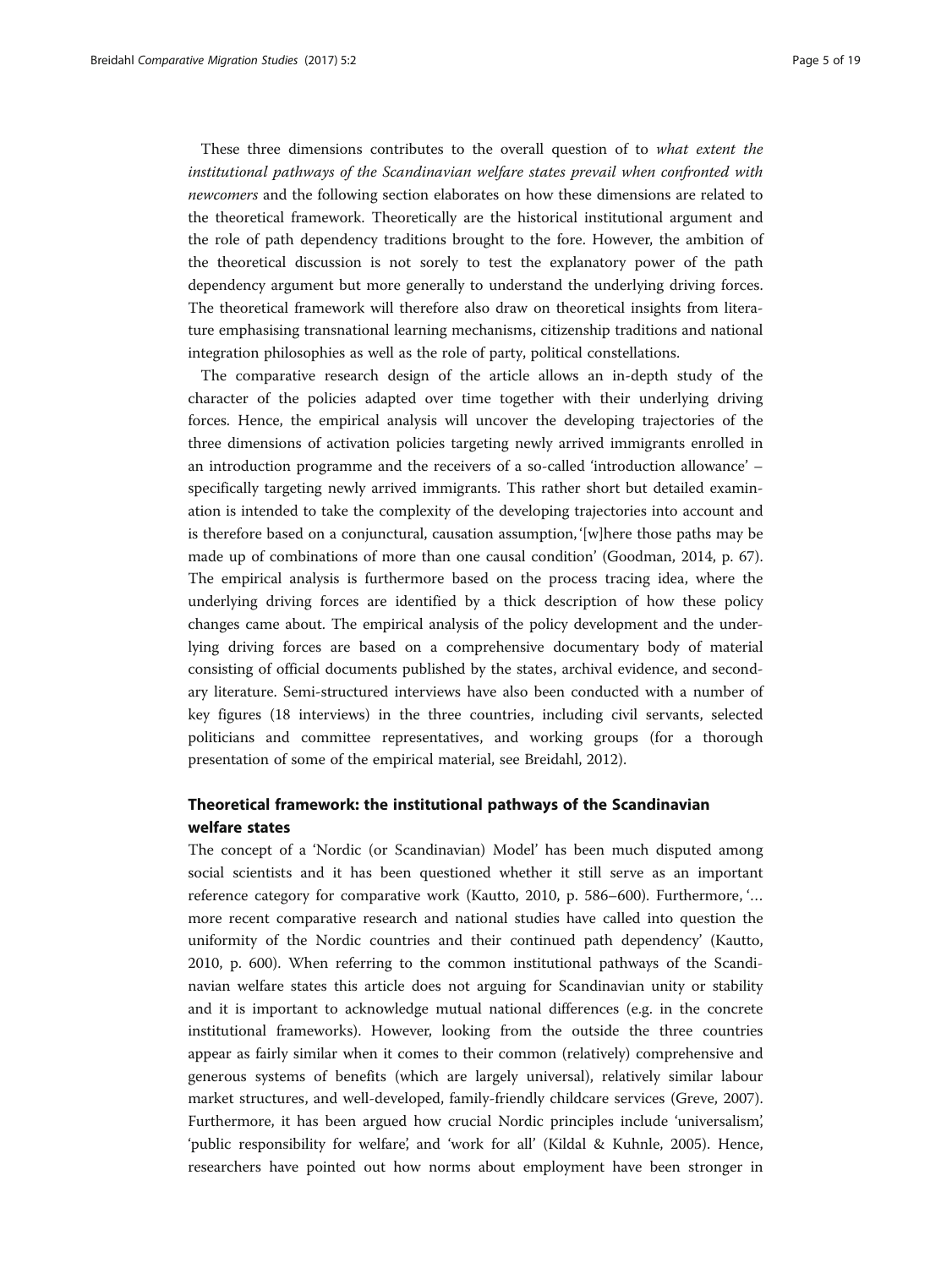Scandinavia than in most other countries (Svallfors, Halvorsen, & Andersen, [2001](#page-19-0)) and how the 'Nordic countries have a long tradition of constructing the citizen primarily as a worker' (Johansson & Hvinden, [2007](#page-18-0), p. 56). The 'work ethic' has been attached to most of the adult population and it has been the dominant norm for many years that active participation in the labour market is of crucial importance for being accepted as an equal, full-fledged member of society. Finally, a lengthy tradition for strong state intervention has been prevalent and, compared to other countries, the state has played a crucial role in the implementation of activation policies in the Scandinavian countries (Jørgensen, [2008,](#page-18-0) p. 86).

Theoretically the historical institutional argument emphasise how institutions play a role in structuring behaviour and how path-dependent policy traditions as well as policy legacy from the past are of crucial importance in this process (Steinmo, [2008](#page-19-0)). More precisely these mechanisms refer to how the '…past influences present-day politics through a variety of mechanisms, ranging from concrete political institutions to patterns of interests associations to broadly accepted definitions of justice or even mundane ideas about the accepted way of doing things' (Immergut, [2005,](#page-18-0) p. 289). Therefore, how policy processes unfold cannot solely be attributed to the presence of specific parties or the ideological orientations of governments based on the assumption that political events happen within a historical context where policy choices at one point in time affect choices at subsequent points in time (Pierson, [2000\)](#page-19-0). Institutions structure and shape political behaviour and outcomes (Steinmo, [2008](#page-19-0)).

A unified theory of path dependency does not exist and the path dependency perspective can both figure as a rather narrow mechanism and as a broader approach. The last-mentioned is prevalent in this article. However, it is still important to develop criteria for when these mechanisms are present and when they are not. One important criterion, which I will focus on in the empirical analysis, is to what extent the institutional preconditions of the welfare state prevail when activation measures targeting newly arrived immigrants are introduced and, in continuation hereof, whether the three Scandinavian countries move in different directions and break with existing institutions and principles. Hence, based on these theoretical insights one might expect that the labour market activation policies targeting newly arrived immigrants in Denmark, Norway and Sweden, including the three dimensions outlined in the former section, would have similar features and over time move in the same direction due to processes of path dependency from these relatively similar features and principles. More precisely, one might also expect that the rather, active and paternalistic, duty-based approach targeting citizens in general that has come to dominate the welfare systems of all three countries in recent years are also manifested in policies towards newcomers due to institutional spill-over mechanisms from general changes of the welfare state. Finally, one might expect that the generous systems of benefits are maintained in the activation approaches targeting newcomers.

As mentioned above, the ambition of the article is not sorely to test the explanatory power of the path dependency argument but more generally to understand the underlying driving forces. This opens up for the relevance of applying alternative theoretical frameworks. One of these frameworks is transnational policy learning mechanisms. As historians have pointed out intra-Nordic transnational learning and lessons has been an important factor in the shaping of the national welfare systems (Kettunen & Petersen,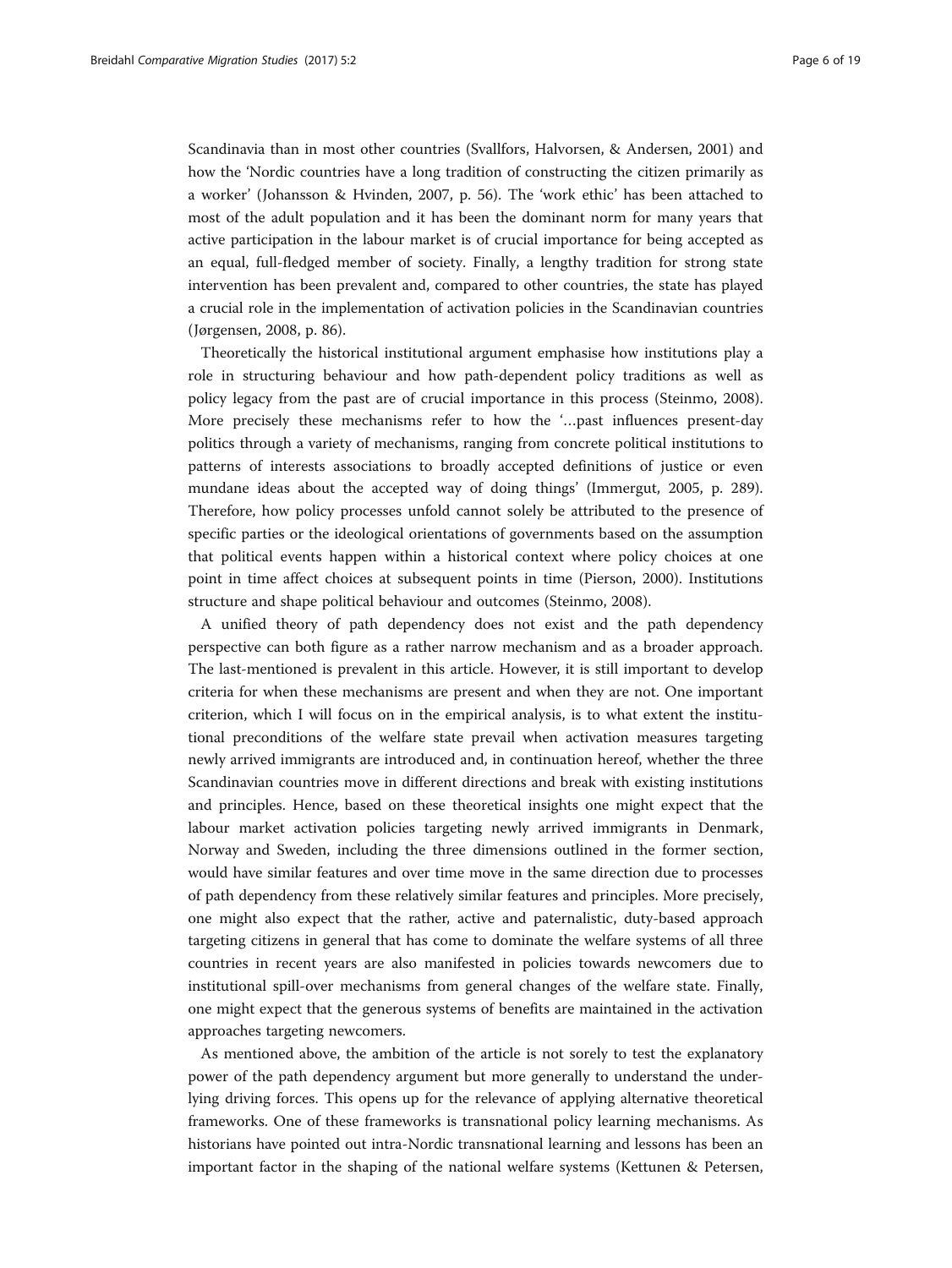[2011](#page-18-0)) and it raises the question of whether transnational policy learning mechanisms have been involved in the formation of this policy area from the 1990s and upwards. Research has shown how transnational learning mechanisms were present back in the 1960s and 1970s in the area of immigration and integration policy (Brochmann & Hagelund, [2012\)](#page-18-0). The methodological approach based on process tracing and thick description allows us to take these dynamics into account by studying whether these mechanisms are prevalent. Furthermore, based on these theoretical assumptions one could expect to find common approaches to activation for newcomers in the three countries.

It is well-known how Sweden, Norway and Denmark differ on numerous points in their policy approaches adopted in response to immigration including the conditions for obtaining permanent residence and citizenship (Brochmann & Hagelund, [2012](#page-18-0)). Denmark has been labelled as the 'outlier' as regards the policy responses to immigration in the 1990s and 2000s and the implementation of restrictive citizenship policies. At the other end of the spectrum is Sweden, which has been idealized as a progressive country with respect to diversity, pluralism, and ethnic equality. Norway is somewhere in the middle (Brochmann & Hagelund, [2012](#page-18-0)). Based on these assumptions, one might expect that the turn towards activation has gone in different directions due to different integration philosophies and citizenship traditions and that these factors are more important than path dependent policy traditions and institutional spill-over mechanisms; especially when it comes to how labour market activation targeting newly arrived immigrants are linked to settlement and naturalization requirements.

From the literature it is also well-known how the party-political constellations of the three countries as well as immigration as a political issue differ considerable between the countries. Particularly Sweden and Denmark have for several years been known as complete opposite. Among others Green-Pedersen and Krogstrup ([2008](#page-18-0)) have shown how the party political attention to this issue in the 1990s has been considerably stronger in Denmark than in Sweden as integration policy in Denmark has been much more conflict-laden than in Sweden. Based on these insights one could argue that a conflictladen environment have an impact on the sub-area of activation policies for newly arrived immigrants. Consequently, one could anticipate that these features are more important than common features of the Scandinavian welfare states such as generous universal benefits: Especially when uncovering how the relationships between activation policies targeting newly arrived immigrants are related to the naturalization trajectory.

## Newly arrived immigrants and the Scandinavian version of active citizenship

Since the 1980s, when waves of immigration changed to consisting predominantly of refugees and family reunification, immigrants have been recognized as over-represented among those receiving social assistance in Denmark, Norway, and Sweden. It was first in the course of the 1990s, however, that the risk of welfare dependency became a main consideration as the employment gap between natives and immigrants increased considerably. Hence, compared to the native population (which has one of the world's highest labor market participation rates), the employment rate among immigrants – men and women alike – has since remained relatively low (Breidahl, [2012\)](#page-18-0), and the Scandinavian countries have been highlighted as facing great and extraordinary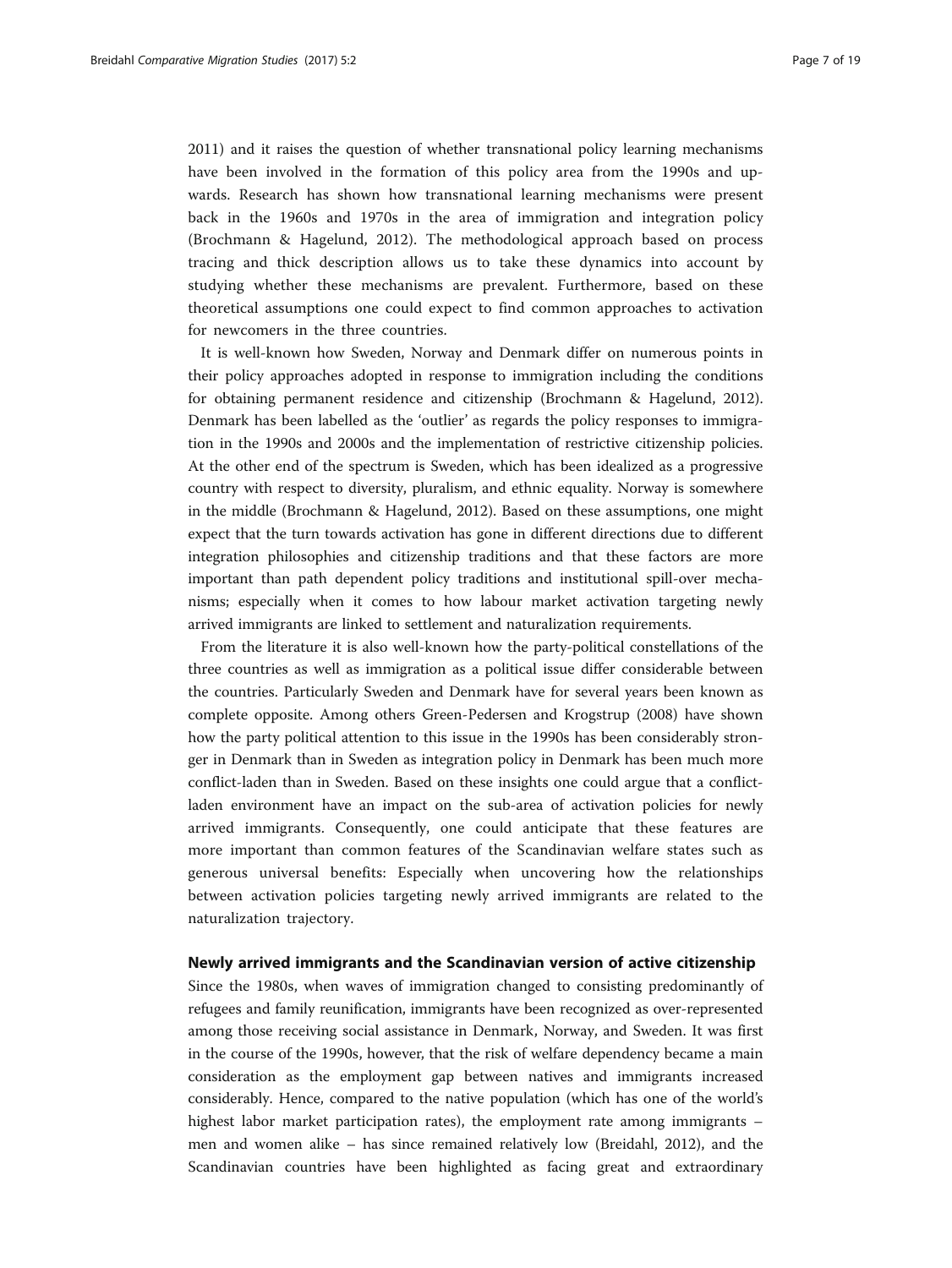challenges in terms of integrating immigrants into the labor market due to the functional prerequisites of these comprehensive welfare states.

Over the years, reforms targeting newly arrived immigrants have been implemented and a new kind of social provision specifically targeting newly arrived immigrants has been introduced in the three countries in order to cope with this challenge. This benefit replaced the ordinary social assistance benefit in the introduction period – the so-called introduction benefit.<sup>1</sup>

# Denmark

The turn towards active citizenship in the area of integration policy in Denmark has been abrupt, prevalent, notable, and multi-pronged. Back in the 1970s and 1980s, however, Danish policymakers were very reluctant with respect to formulating immigration policy principles and a unifying national immigration policy. Moreover, when it came to introducing active employment-promoting measures targeting newly arrived immigrants, Danish policymakers were reluctant and (as in Norway at that time) voluntary organizations were responsible for taking care of newly arrived immigrants (Breidahl, [2012](#page-18-0)). In the mid-1990s, however, the political and administrative decisionmakers became much concerned with integration issues; not least the low employment rates among immigrants, at the same time that the new paradigm of rights and duties was supplanting the equal opportunity principle in general welfare state policies.

In 1993, a committee was established to review the existing policy and formulate and submit new visions for this area. Consequently, the first national integration legislation was implemented under the Social Democratic government in 1999 (Law on integration of immigrants in Denmark (Act no. 474 of 1 July [1998\)](#page-18-0); Breidahl, [2012,](#page-18-0) p. 62). In the area of labour market activation, this legislation included the introduction of an introductory programme and an introduction allowance targeting newly arrived immigrants. This programme implied strong conditionality, where a close link between income maintenance schemes and employment-promoting measures was introduced. Consequently, fines were imposed for non-compliance. The ordinary social assistance in Denmark was reformed in 1998, and the introduction programme for newly arrived persons followed more or less the same lines with respect to the strengthening of conditionality. Institutional spill-over mechanisms and timing were therefore key factors in understanding this conjunction of events – but only on some points. Hence, as opposed to the general reform of social assistance in 1998, the introduction allowance introduced in 1999 was considerably lower than the ordinary social assistance levels, whereby reduced benefit levels and the second activation approach – work-first – for the first time entered the area of integration policy (Andersen, [2007\)](#page-18-0). The benefit levels were already returned to the level of ordinary social assistance in 2000, however, which was partially attributed to criticism from the UN Refugee Agency, UNHCR, which labelled the new introduction allowance as discriminatory (Breidahl, [2011](#page-18-0)). After returning to the level of ordinary social assistance in 2000, the introduction allowance was therefore (again) a copy of the reform of the ordinary social assistance in 1998, both regarding benefits levels and sanctioning principles.

After the November 2001 national election, immigration policy changed perceptibly when a Liberal–Conservative minority coalition government came to power with the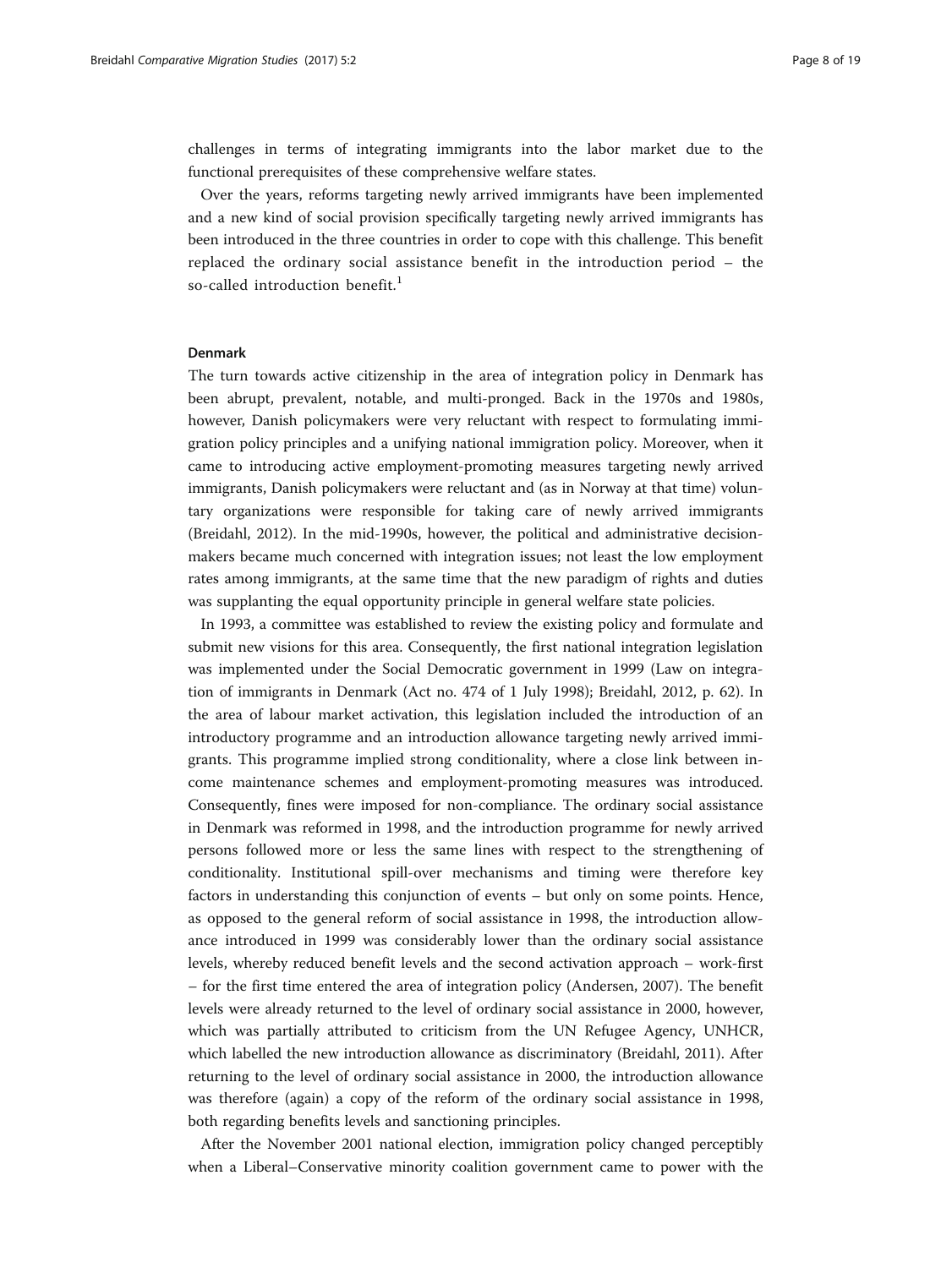support of the right-wing populist Danish People's Party. One of the key issues – if not the key issue – for the latter was immigration and the perceived threat to Danish culture posed by immigration (Andersen, [2007](#page-18-0)).

Already in 2002, a so-called 'start assistance' or 'introduction allowance' (paid amount is the same) was introduced, which was to replace the former introduction allowance (equivalent to social assistance) for newly arrived immigrants. This new version of the introduction allowance was paid the first 3 years after a person has arrived in Denmark, and they obtained a resident permit if they participated in an introduction program. They then became eligible to receive 'start assistance' for a 4-year period. The benefit level was to remain the same for the entire 7-year period. As in 1999, these benefits were also considerably lower than the ordinary social assistance, but this time around the UNHCR did not raise the same criticism, as it was now also aimed at citizens with Danish roots who had returned after spending 7 years or more outside of Denmark. Start assistance/introduction allowance was some 35–50% lower than ordinary social assistance, depending on the family situation (the reductions being lower for families with children) (Andersen, [2007](#page-18-0)). While Danish social assistance was comparatively generous, the start assistance and introduction allowance schemes were among the least generous schemes in north-western Europe (Hansen, [2006\)](#page-18-0). Like the first version of the introduction allowance in 1999, the principle of conditionality remained prevalent, meaning that the benefit was reduced correspondingly in the event of absence from the introduction programme (that could not be excused by illness or other compelling reasons). The formal political argument for introducing lower benefits was to reinforce the financial incentive to find employment and, as in 1999, there was greater emphasis on conditionality, meaning that absence from employment-promoting measures would reduce benefits correspondingly. The administrative framework for the introduction allowance (and start assistance) therefore differed little from the administrative framework of the Danish social assistance scheme (standardized rates for payment, where the exact rate depends on factors such as marital status, number of children, property, and the like, as opposed to the discretion of the municipal authority) and institutional spillover mechanisms from general programmes for unemployed people to programmes for newly arrived immigrants was to some extent still apparent.

The September 2011 election resulted in a new coalition government consisting of the Social Democrats, Socialist People's Party, and Social Liberals, and the political situation again changed dramatically in the immigration policy area. The start assistance and low introduction allowance were immediately abolished. Instead, the benefits for newly arrived immigrants were made comparable to ordinary social assistance throughout the introduction period. Removing these – by Danish standards – low benefits (so-called poverty benefits) was a main election issue for these three parties.

Four years later, however, in the summer of 2015, a right-wing government again came to power and promptly re-introduced a new version of the introduction benefit targeting newly arrived immigrants (came into effect on 1 September 2015). Like the start-assistance from 2002, the main ambition was to block the influx of refugees and promote labor market participation among refugees and immigrants; formally, it targeted anyone who has not lived in the Kingdom of Denmark (including Greenland and the Faroe Islands) for at least seven of the last 8 years. Since September 2015, instead of benefits levels comparable to ordinary social assistance, newly arrived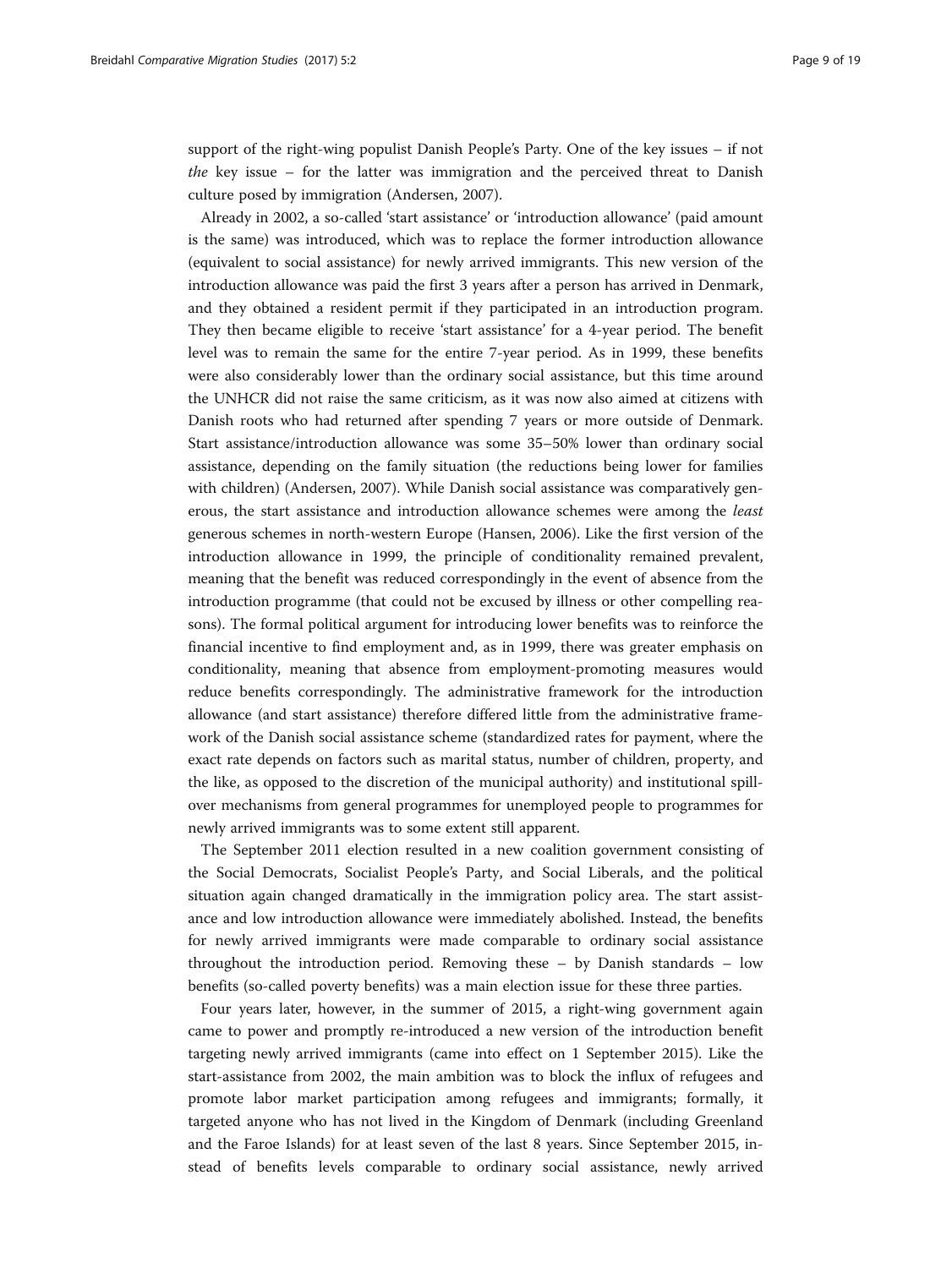immigrants have been entitled to much lower benefits – the same amount as the state education grant (depending on age, family situation etc.). Those who have passed the second level of Danish language training receive an additional monthly allowance of DKK 1500 (aprox.  $E(195)$ ). At the same time, a 'genoptieningsprincip' was introduced whereby it is not possible to receive children's benefits in the first period. Finally, newly arrived immigrants are not allowed to earn extra income while receiving this benefit (Hernes & Tronstad, [2014\)](#page-18-0). Consequently, the former institutional spill-over mechanism from social assistance to the introduction allowance was eliminated.

As mentioned earlier, Denmark, Norway, and Sweden differ remarkably when it comes to citizenship traditions and recent changes hereto, where Denmark has the most restrictive legislation. Already from the beginning in 1999, the first version of introductory programme was indirectly related to permanent residency and citizenship requirements in Denmark. Hence, passing a Danish language test is a prerequisite for both permanent resident status and Danish citizenship but active participation in introduction courses is not – unlike in Norway, where it is a prerequisite. Furthermore, permanent resident status can be granted earlier if the applicant has held paid employment for at least 3 years, and financial selfsufficiency is a prerequisite for obtaining Danish citizenship (Brochmann & Hagelund, [2012,](#page-18-0) p. 256; Hernes & Tronstad, [2014](#page-18-0)). In 1999, active citizenship and labour market activation policies were therefore directly linked to civic integration and the ambition of promoting active and productive participation by immigrants together with commitment to liberal-democratic principles.

#### Norway

In the mid-1990s, the political and administrative decision-makers began recognizing that the existing social assistance system was unable to handle the over-representation of immigrants among social assistance recipients and the risk of welfare dependency. The Labour government of the day therefore granted these problems serious consideration (St. Meld, [1996](#page-19-0)–97, p. 17), and a new Introduction Act and a universal introduction allowance for newly arrived immigrants (lasts up to 2 years) were introduced in 2004: An introduction act which was not subject of political disagreement in the Norwegian parliament. In the same period, notions of active citizenship and the importance of being self-sufficient became important principles in the general welfare policies, including integration policy.

The ambition of the Introduction act was, firstly, to get immigrants out of the social assistance system and, more specifically, to stimulate and motivate the target group (newly arrived immigrants) to remain in the programme while simultaneously promoting the transition to active labour market participation (Ot. prp. 2002/03:28). In order to fulfil these ambitions, conditionality was put forward by introducing a closer link between income maintenance schemes and employment-promoting measures. The introduction allowance was set to be the equivalent of twice the basic amount from the National Insurance Scheme (for full participation in a program). The 'work-first' approach, which implies a reduced income benefit level in order to strengthen the economic incentive to find employment, was not applied. Rather, the introduction allowance was at least as generous as ordinary social benefits as newly arrived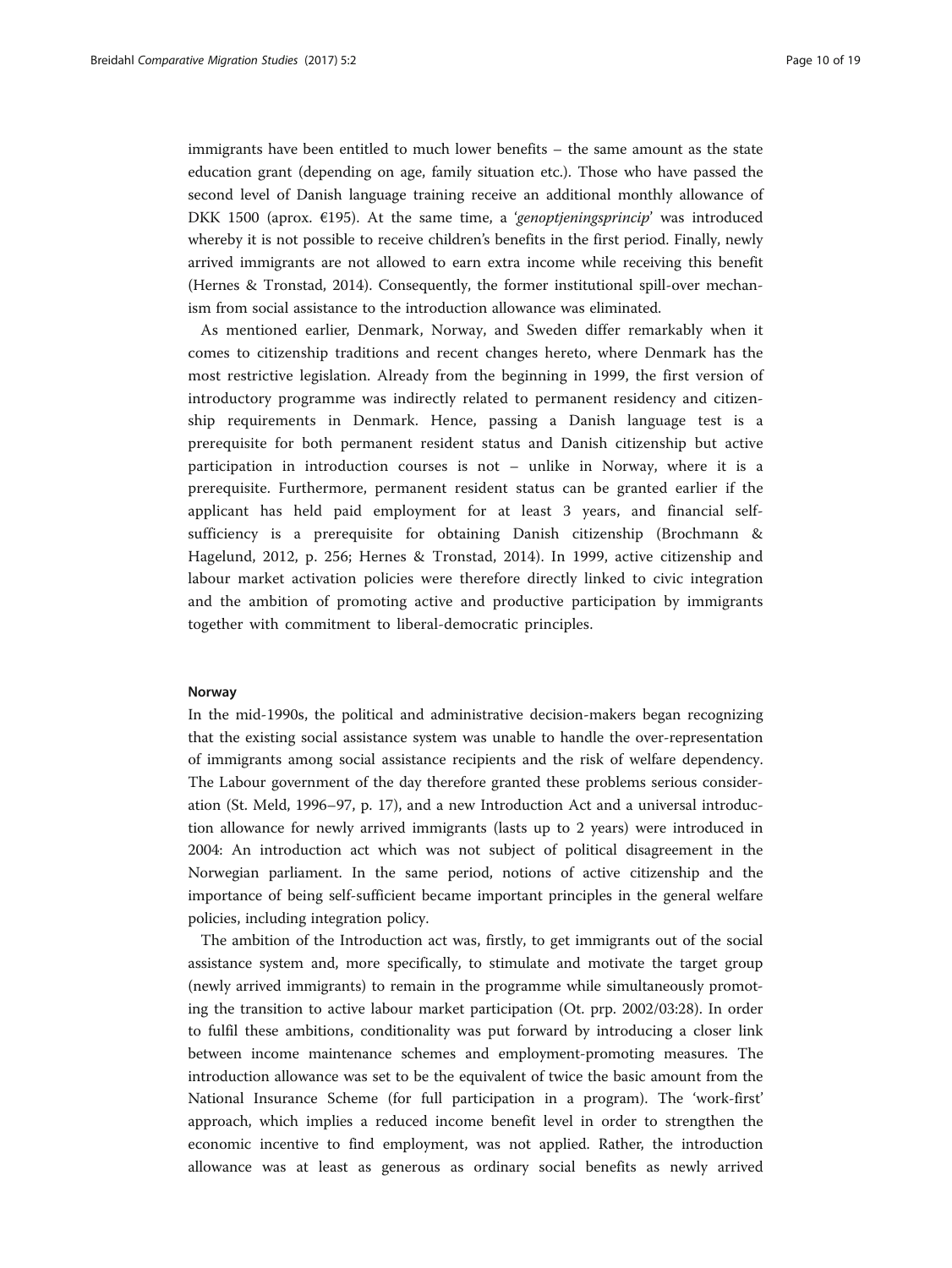immigrants were hitherto entitled (before 2004), and in some cases (if both spouses participate in the programme) substantially higher (Hernes & Tronstad, [2014](#page-18-0)).

The introduction allowance was furthermore characterised as a fixed-rate benefit with standardized rates for payment with a character of a universal benefit, where the social assistance in Norway was (and remains) largely means-tested and the degree of local autonomy high. Furthermore, the introduction allowance was equal for everyone, regardless of their place of residence, and depended on participation in activities such as language training, courses about Norwegian society, and employment-promoting measures. In the event of absence unrelated to illness or other compelling reasons, the benefit was reduced correspondingly. The administrative framework related to the introduction allowance, therefore, fundamentally broke with the framework related to social assistance in general concerning local autonomy and local variations concerning the content, scope, and quality of activation policies that had previously applied to newly arrived immigrants. Unlike Denmark, institutional spill-over mechanisms were therefore not prevalent. Instead transnational policy learning mechanisms can be identified. Hence, as mentioned above, Denmark already introduced an introduction allowance with a strong emphasis on conditionality in 1999. When Norway was going to reform their introduction effort, according to their own statements, civil administrators and experts in the Introduction Act Commission were looking to their neighbouring countries to learn from their policy experiences; in particular, experiences from the reform in Denmark in 1999. According to a civil servant in the Norwegian Ministry of Labour and a member of the Introduction Law commission, the prevailing notion at the time was that the existing ordinary social assistance system was not sufficient and it was necessary to go a step further in order to handle the problems preventing immigrants from entering the labour market, which was why they were examining the (at the time) new Danish reform. Denmark was seen as an important source of inspiration in this area. This shift is interesting, as Sweden had been the primary source of inspiration in the 1970s and 1980s (Brochmann & Hagelund, [2012\)](#page-18-0). However, when the notions of active citizenship were entering the arena and the Norwegian policymakers began recognizing that more drastic changes were necessary, their attention turned to Denmark (Breidahl, [2012](#page-18-0), Chapter 11). Transnational policy learning mechanisms can therefore help explaining why the introduction programme and allowance introduced in Norway in 2004 in many ways follows the same line as the Danish variant with respect to the emphasis on conditionality.

As part of the introduction act, it was decided that active participation in parts of the introduction programme (paid by the authorities) was directly related to the conditions for obtaining permanent resident status and Norwegian citizenship; the active citizenship and civic requirements were thereby directly related – newcomers must participate in the process actively. Hence, as part of the introduction act in 2004, it was decided that a lack of participation in language training and instruction about Norwegian society (300  $h^2$ ) will have negative consequences for both permanent resident status and Norwegian citizenship (Hernes & Tronstad, [2014](#page-18-0); Valenta & Bunar, [2010,](#page-19-0) p. 473). Conversely, neither passing a test nor being financially self-sufficient (i.e., not depending on welfare benefits) are prerequisites for Norwegian citizenship (as in Denmark). In light of recent waves of refugees and asylum seekers from Syria and elsewhere (at the time of writing), however, recent changes have also been made in Norway, including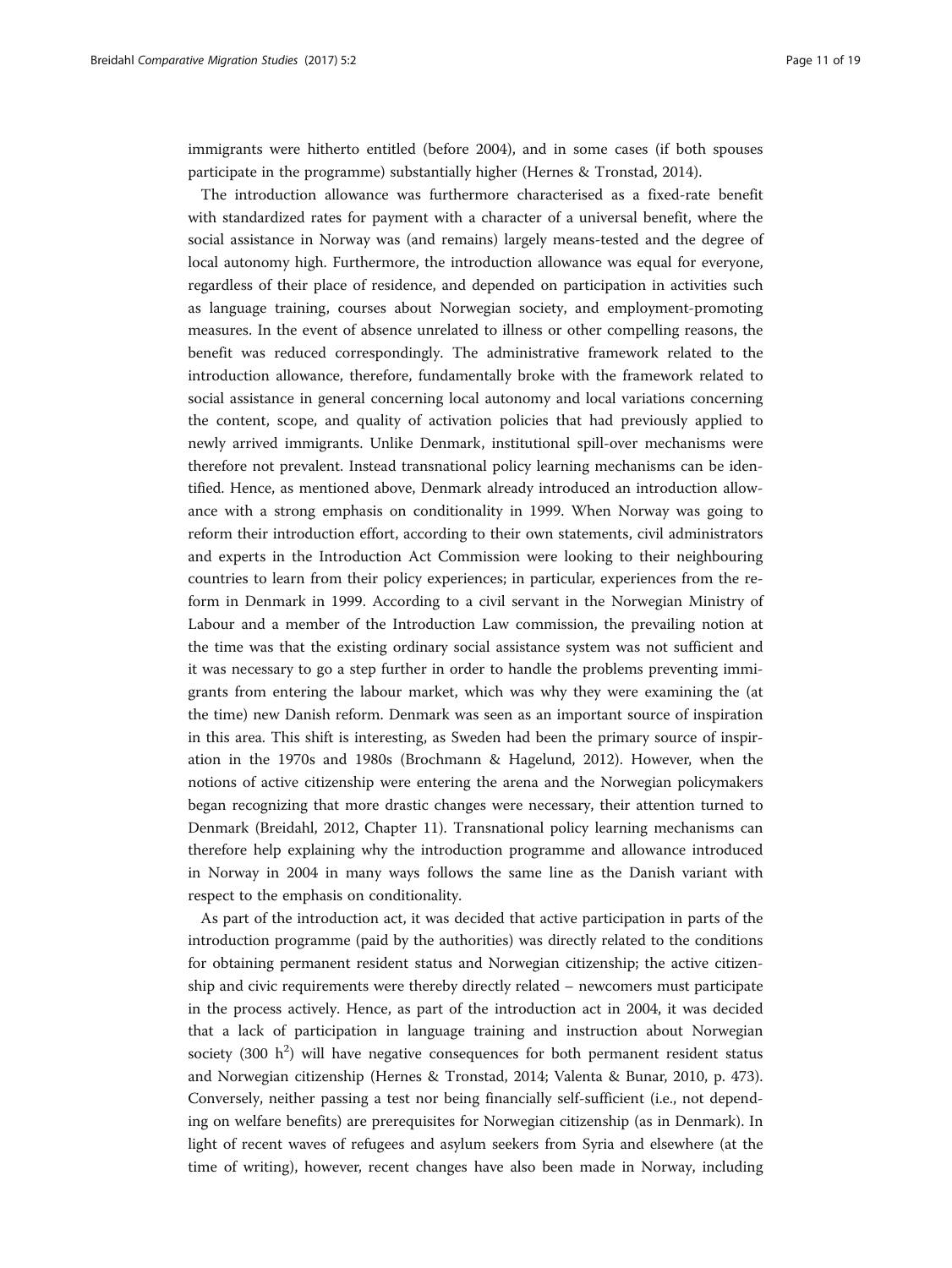revisions to the citizenship requirements (passing a test about Norwegian society and a minimum level of Norwegian for applicants between ages 18–67).

## Sweden

Already in 1993, the first version of an introduction allowance was launched in Sweden, which became the first country to implement such an allowance. Subsequently, the municipalities were encouraged (but not forced) to grant individuals participating in an introduction programme an introduction allowance rather than social assistance. At the time, the objective of the introduction allowance was to emphasize the special character of the allowance granted upon first arriving in Sweden. This version of the Swedish introduction programme was voluntary for the municipalities and newcomers alike, and the introduction allowance therefore merely provided an alternative to social assistance, it was not a replacement. The municipal authorities were also responsible for setting the introduction allowance and decide whether or not to punish a lack of active participation. Consequently, the implementation of the introduction allowance varied from municipality to municipality: In some, the amount was the same as regular social assistance, while in other municipalities it actually exceeded ordinary social assistance (Integrationsverket, [2007\)](#page-18-0). Until 2010, the administrative framework for paying the introduction allowance towards newly arrived immigrants therefore did not stand out much from the regular social assistance system, and, until 2010, the rights for newcomers remained substantially more important than duties (Djuve & Kavli, [2007](#page-18-0)).

After a Liberal–Conservative government came to power in 2006, however, the question regarding the effort and income sources provided for newly arrived immigrants returned to the agenda. In 2007, a commission was set up with the remit to review and submit proposals concerning the responsibility for and design and financing of refugee reception and other initiatives for newly arrived refugees and others (and their relatives) requiring protection (SOU, [2008,](#page-19-0) p. 58). According to the commission chairman of the reform – the introduction allowance in particular – was shaped by experts who were puzzling over 'policy failure' in the past (Heclo, [1974](#page-18-0)), and it was again an important consideration that the existing ordinary social assistance system (which, before 2010, was reflected in the introduction programmes for newcomers) was not sufficient for handling the problems preventing newly arrived immigrants from entering the labour market. The reform as a whole was not subject to notable political disagreement (Breidahl, [2012](#page-18-0), p. 264–266).

Later, in November 2009, the Swedish government presented a proposition (Prop, [2009](#page-19-0)/10, p. 60) based on many of the proposals the commission submitted in 2008, and a government reform entitled 'Labour market introduction of newly arrived immigrants – individual responsibility with professional support' was implemented in December 2010. In many ways, the introduction allowance launched as part of this reform follows some of the same lines and considerations as the Norwegian introduction allowance from 2004; it was important to consider how it could serve as an alternative to regular social assistance and how to settle on benefit levels that were neither too high nor too low compared to the general social assistance. As in Norway, there was talk of a universal, fixed-rate introduction allowance, where the social assistance in Sweden was (and remains) largely means-tested and the degree of local autonomy high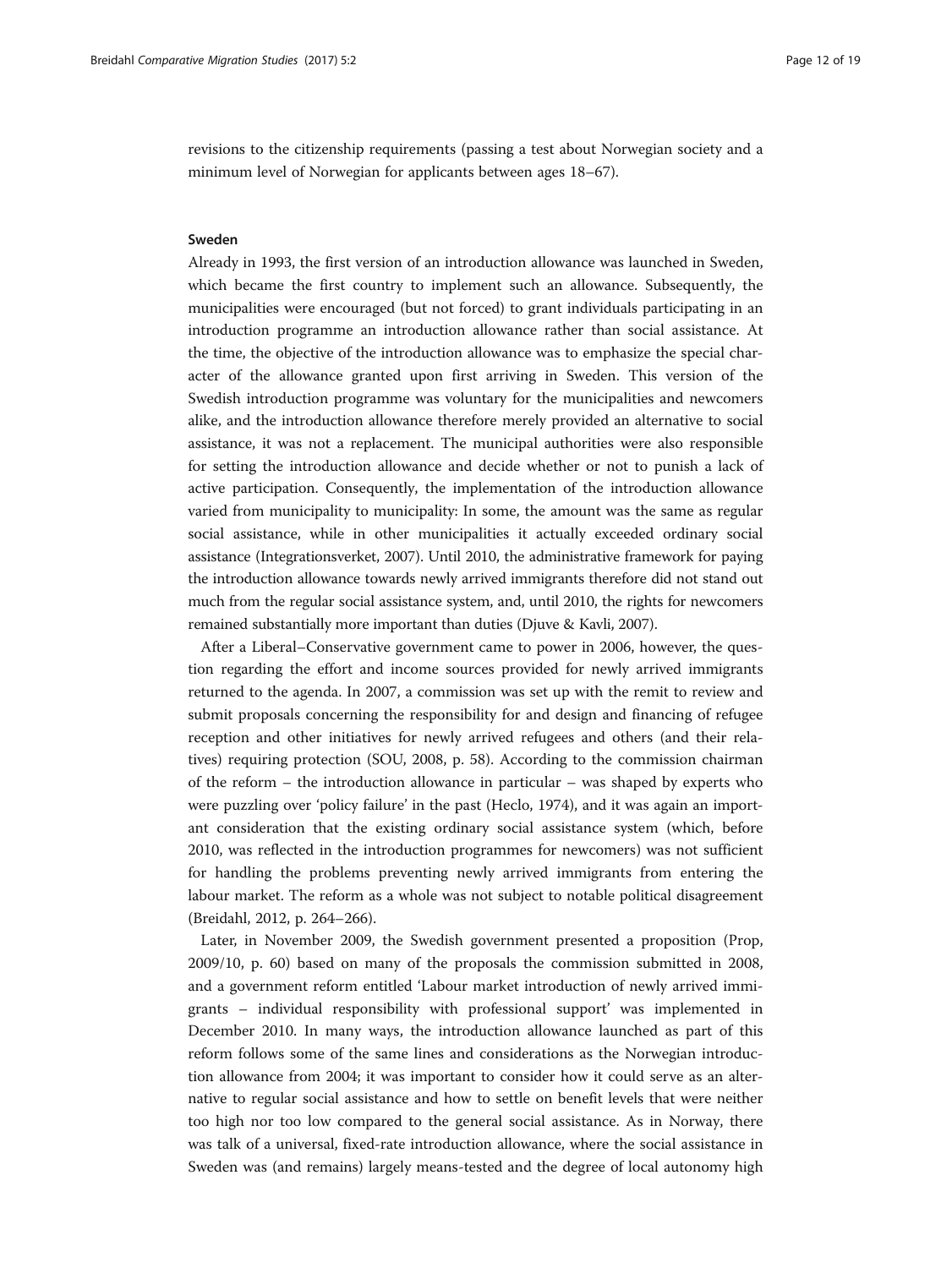(although less than in Norway). Therefore, the administrative framework related to the introduction allowance in Sweden fundamentally broke with the administrative framework related to social assistance in general concerning local autonomy and local variations concerning the content, scope, and quality of the activation policies that had previously applied to newly arrived immigrants.

Unlike Denmark, workfare principles and 'make work pay' principles was not in stake in the 2010 reform by cutting benefits. Instead the importance of conditionality (the first activation approach) was prominent.

As mentioned above, the citizenship policy of Sweden is very liberal, which is also evident regarding the relationship between participation in the introduction programme and the right to obtain residency or citizenship. Hence, participation in the introduction programme (directly or indirectly) is not related to the conditions for obtaining permanent resident status and Norwegian citizenship and nor are there any requirements about financial self-sufficiency or not having received social welfare benefits.

# Theoretical discussion

The comparative analysis above has demonstrated how a rather similar trend in activation policies for newly arrived immigrants in Sweden, Norway, and Denmark took place from the early 1990s until 2015. However, on some points differences and divergent trends were also identified. The findings therefore raise the question as to why the institutional preconditions of the welfare state occasionally prevail when new measures targeting newly arrived immigrants are introduced while at other times the three countries move in different directions and break with existing institutions and principles.

## Common trends and processes of path dependency

The similar trend in activation policies in the three countries reflects how notions of active citizenship came to dominate the welfare systems of the three countries during the 1990s and how these remarkable changes were also crucial for how the introduction programmes targeting newly arrived immigrants have been shaped and reformed. Consequently, newly arrived immigrants in all three countries have largely been subjected to activation policies and strict conditionality, and a requirement for receiving the introduction allowance is active participation in labour market training and/or language courses. This strong focus on labour market functionality and productive citizens in integration policy is hardly unique to the Scandinavian countries, as this can be found throughout Europe where different types of introduction programmes have also been introduced (Goodman, [2014](#page-18-0), p. 1; Joppke, [2007](#page-18-0), p. 14–18). However, the design of these programmes is unique and exceptional to the Scandinavian countries: It is not enough to prove sufficient language qualifications, pass tests, and demonstrate a commitment to liberal-democratic principles to be considered a 'good' citizen and a 'full' member of the society. Newcomers must consistently demonstrate that they are active citizens and that they are also in the process of becoming 'productive' citizens. The Scandinavian countries are therefore also actively involved in preparing activation programmes – as a right as well as a duty – whereby the state has been involved in preparing these people for the labour market. We are therefore dealing with developed,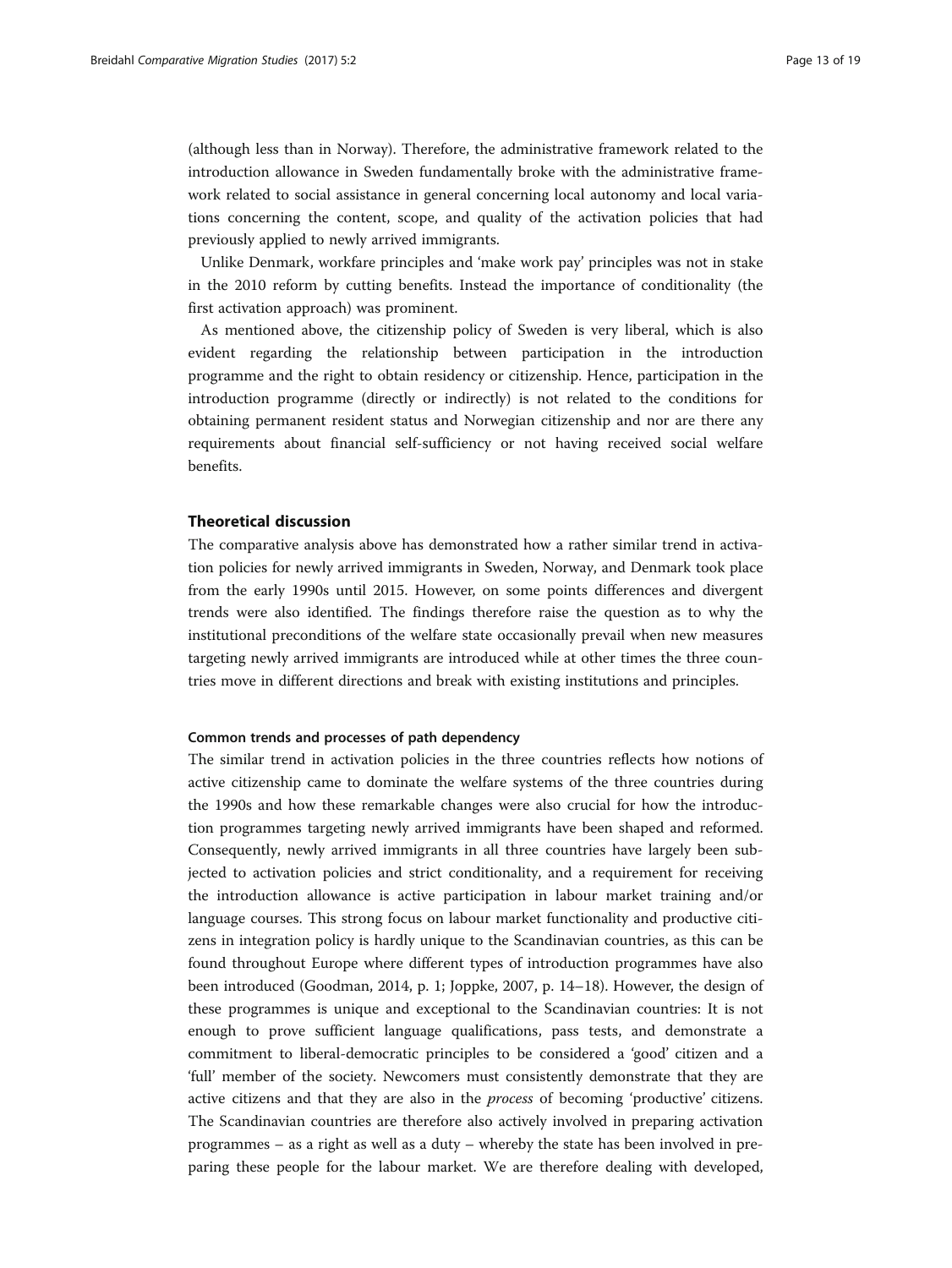extensive, state-sponsored integration programmes of a magnitude that is unique within the European context and beyond and where the welfare state institutions are largely involved in the daily lives of newcomers (Valenta & Bunar, [2010\)](#page-19-0). Several European countries have to some extent taken steps to institutionalize the idea that integration of immigrants is a 'state affair'. However, these programmes are most comprehensive and widespread in the Scandinavian welfare states (Breidahl & Jønsson, [2014](#page-18-0)).

This tradition for strong state involvement also characterizes integration policy in general, where state involvement in the daily lives of the newcomers aimed at promoting active citizenship has increased over the past 20 years and now entails 'active intervention in the private lives of refugees and immigrants by professionals within the Scandinavian welfare system seeking to shape these population groups socially, culturally, physically and psychologically according to Scandinavian norms' (Olwig, [2011](#page-18-0), p. 185). This 'Scandinavian exceptionalism' also reflects how high labour market participation among residents as well as newcomers has been perceived as a crucial requirement for financing generous welfare programmes and ambitious political aims.

These findings support the theoretical assumption that the adoption of introduction programmes for newly arrived immigrants and the activation strategies upon which they are built rest upon – and have been to some extent structured by – the path dependency traditions and policy legacy as well as spill-over mechanisms from policies targeted at the population in general. In particular the developing trajectories in Denmark in the late 1990s demonstrate how the policy legacy from the general institutional framework of the welfare state reveals a significant role for the adoption of the Danish version of the introduction programme and how timing was of crucial importance. As mentioned above, a reform emphasizing rights and duties and which strengthened the conditionality for the receivers of social assistance was adapted in Denmark 1998, and the introduction programme for newcomers introduced in 1999 more or less copied the principles behind this reform when it came to the activation approach of conditionality.<sup>3</sup>

It is also interesting to note how there in the outset were important differences in the respective institutional frameworks from which the introduction programmes originate, namely the social assistance schemes in the three countries. Therefore, the empirical analysis also opens up for the importance of the time sequence according to which Denmark adapted the programme and centralized activation principles in 1999, Norway following in 2004 and Sweden in 2010. This raises the question as to why Norway and Sweden have introduced introduction programmes that share many of the same features as the Danish programme with respect to strong conditionality. When delving deeper into the empirical material is was demonstrated how policy transfer and learning processes were also a stake and how the driving forces behind these changes and the convergent trend have been national as well as transnational policy-learning mechanisms (Breidahl, [2012](#page-18-0); Heclo, [1974](#page-18-0)).

### National peculiarities, party political constellations, and integration philosophies

On some points, the empirical analysis also challenges the image of Scandinavian exceptionalism and common pathways, as national peculiarities and even points of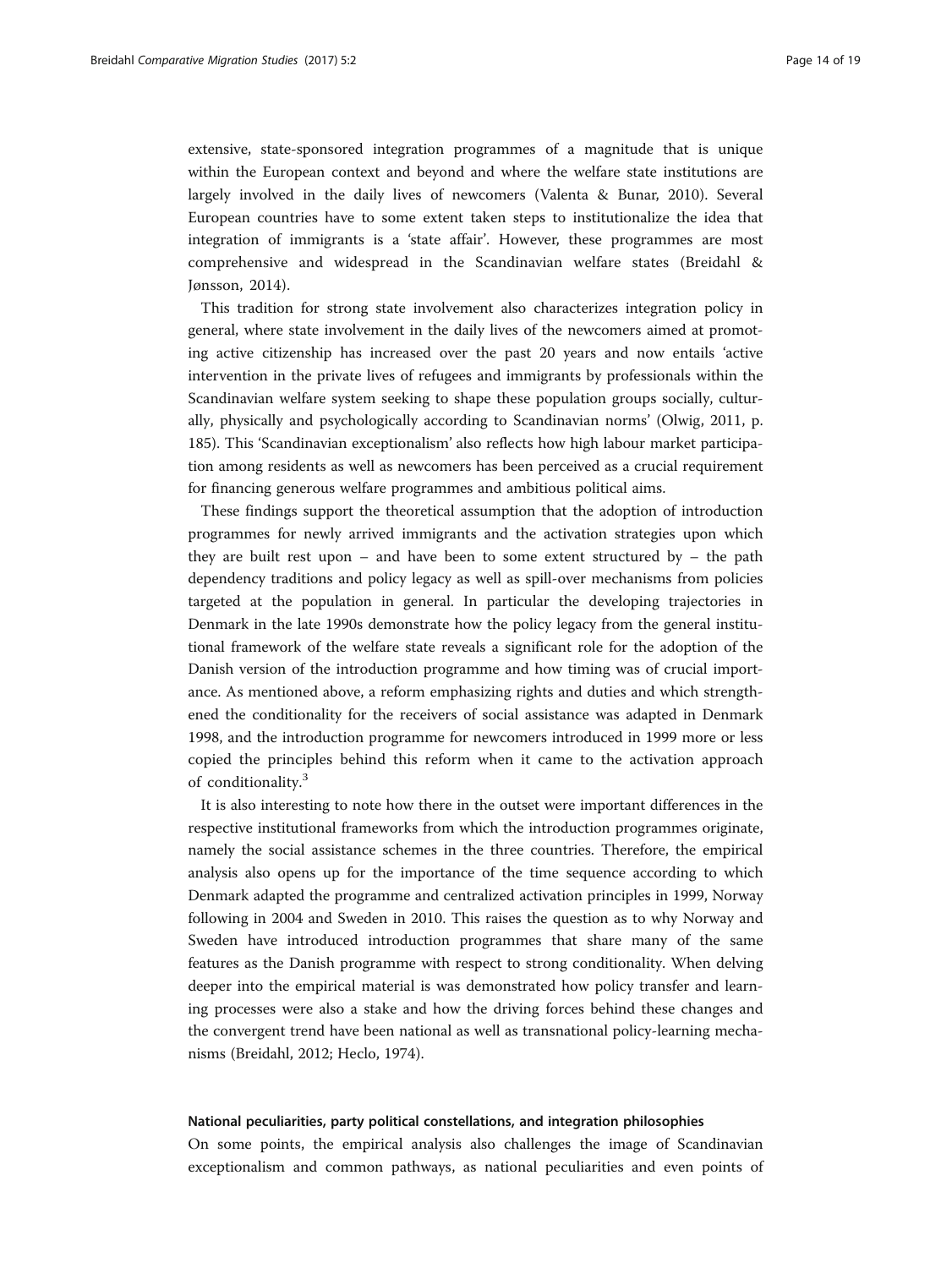divergence were identified: This became apparent in the examination of how participation in and the completion of introduction programmes are related to requirements for obtaining permanent residency and citizenship. The connection is absent in Sweden, and in Denmark the relationship is indirect (relevant language test must be passed) and financial self-sufficiency is a requirement for citizenship. In Norway, active participation in parts of the integration programme (language training and instruction about Norwegian society) is a direct prerequisite for obtaining resident status and citizenship (Hernes & Tronstad, [2014](#page-18-0)), and in the time of writing revisions to the citizenship requirements are about to be enacted. These national versions of this connection reflect how the policy dynamics affecting welfare state policies can be integrated with citizenship traditions in very different ways. 'Today Sweden has one of the most liberal citizenship policies in Europe, while Denmark has one of the most restrictive. Norway occupies an intermediate position between its Scandinavian neighbours' (Midtbøen, [2015,](#page-18-0) p. 1).

Also the implementation of work-first principles in Denmark towards newly arrived immigrants challenges the image of Scandinavian exceptionalism and common pathways. Even though there was strong emphasis on activation policies for weaker groups in the labour market in Denmark in the mid-1990s and extensive changes took place, benefits were not reduced in order to strengthen the financial incentive to work for unemployed people in general. The implementation of workfare principles in 2002 primarily targeted immigrants from non-Western countries. However, some of those who had been receiving social assistance for an extended period of time were also affected by strengthening the financial incentives to work in 2002 and 2005. One of the key factors to capture the cuts to benefits in Denmark in the 2002–2011 period and again in 2015 seems to be the influence of the country-specific party political constellations in this period, particularly the influence of right-wing populist parties and the extent to which the lack of financial incentives to work was recognized as a major barrier to integration within each country. In the second part of the 1990s, integration and immigration became important, salient political issues and objects of party competition in Denmark (Green-Pedersen & Krogstrup, [2008](#page-18-0)) reflected in the establishment of the Danish People's Party in 1995. In general the political environment of immigration and integration issues has been much more conflict-laden in Denmark compared to Sweden and Norway.

As mentioned above, the November 2001 national election resulted in a Liberal– Conservative minority coalition government relying on the support of the rightwing populist Danish People's Party. That political factors matter is further demonstrated by the fact that the change in government in 2011 resulted in the removal of the lower benefits for newly arrived immigrants – and their subsequent reintroduction in 2015. Hence, it has been in periods where the Danish People's Party has had substantial influence on the government that welfare cuts and a work-first approach targeting immigrants have taken place.

However, we have to bear in mind that Denmark is not the only Scandinavian country with an influential right-wing populist party. Since 2013, the right-wing Populist Party Fremskridtspartiet has been part of the coalition government in Norway without lower benefits for immigrants having been introduced. This point indicates how the differences in the prevalent national integration philosophies probably also matter and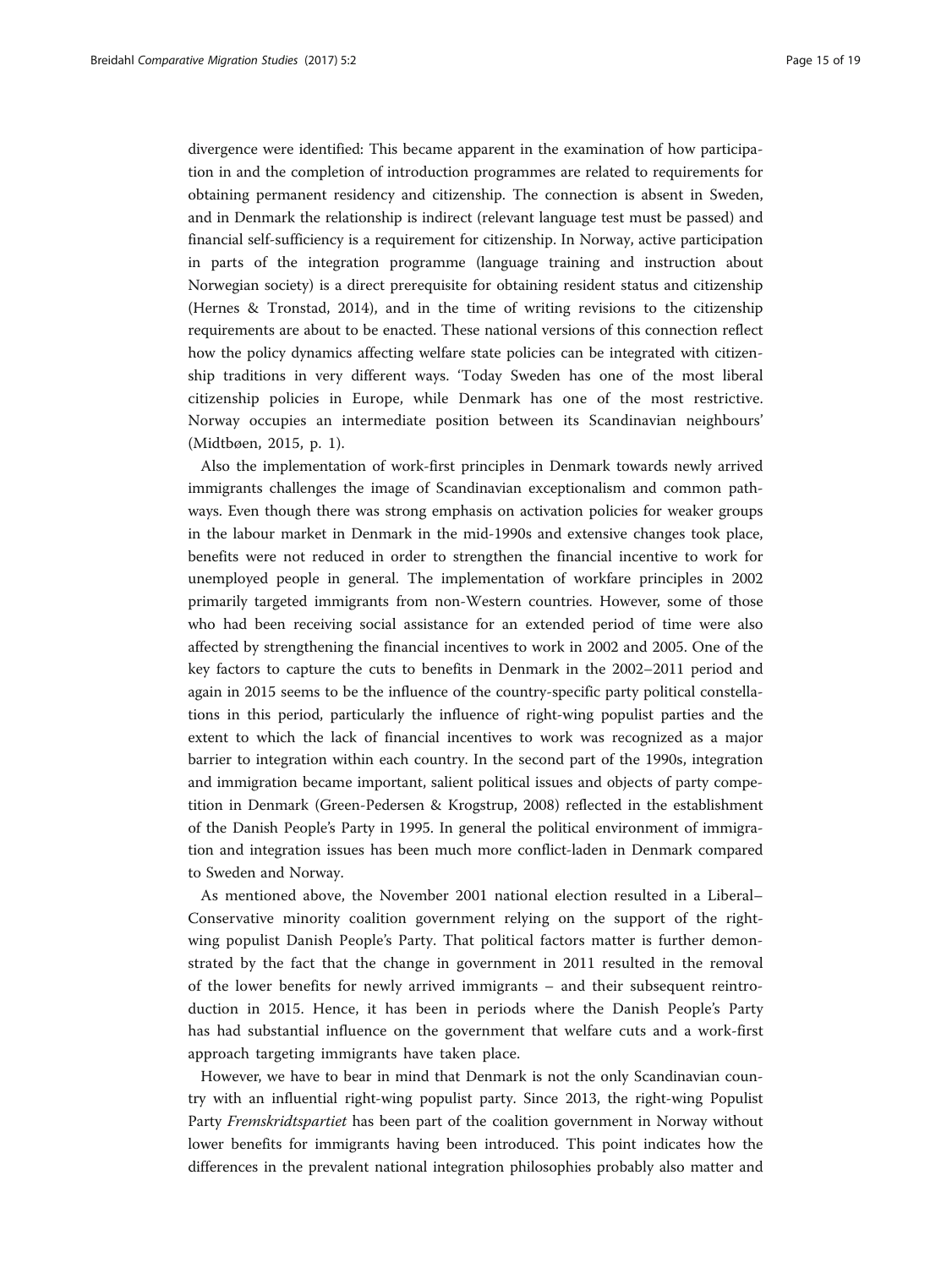are important to take into account when trying to understand why the workfare approach in Denmark, unlike Sweden and Norway, has repeatedly been 'turned up' for newly arrived immigrants since the late 1990s, thereby challenging universalistic principles and notions of social rights. Varying philosophies of integration in the three Scandinavian countries are dating back to the 1960s and 1970s. At that time, important principles were founded in Sweden: 'Equality, freedom of choice and cooperation' (Prop, [1975](#page-19-0), p. 26). The policy path founded in Norway in the 1970s and 1980s was inspired in many ways by Swedish policy (Brochmann & Hagelund, [2012](#page-18-0)). In both countries, these principles were therefore relatively deep-rooted when active citizenship began affecting immigration policy in the 1990s. In Denmark, on the other hand, these principles were not present at that time. Hence, during the 1970s and 1980s, Danish policymakers were much more reluctant in the discussion of integration issues. Instead, the main focus was on immigration policy, as refugees were generally viewed as a temporary phenomenon and it was believed that most of them would eventually return to their country of origin (Breidahl, [2012,](#page-18-0) p. 108–109). Studies have also shown how the 'equality' principle and equal social rights in relation to immigrants and welfare benefits were already being debated – albeit to a limited extent – in the late 1970s, where the rights of guest workers to receive unemployment benefits were questioned if their language skills were not sufficient (Breidahl, [2012,](#page-18-0) Chapter 11).

# Conclusion

Since the late 1990s, so-called civic integration policies have been introduced in various Western countries aimed at civilizing or disciplining newcomers and promoting functional individual autonomy. These changes have raised numerous conceptual and empirical questions. In particular, it has been widely discussed whether a converging restrictive 'civic turn' has taken place in Western Europe or whether national models have been resilient. In order to contribute to this debate, this article has provided an in-depth comparative and historical analysis of labour market activation policies targeting newly arrived immigrants since the early 1990s until 2015 and thereby contributed to the question of: To what extent do the institutional pathways of the Scandinavian welfare states prevail when confronted with newcomers? In order to shed light on this rather broad question three dimensions were singled out focusing on the overall principles, the relation between rights and duties in the applied activation approaches and how activation is linked to settlement and naturalization requirements.

The empirical findings provide a rather complicated picture as both common but also diverging trends were identified. A general reorientation towards active citizenship targeting not only citizens but also newly arrived immigrants was identified. The numerous reforms targeting newly arrived immigrants resulted in an 'active turn' and a closer link between income maintenance and employment-promoting services. Conditionality was thereby strengthened remarkably in all three countries. Hence, the introduction programmes targeting newly arrived immigrants have been the particular object of reform since the early 1990s and have consequently become more similar during the 2000s.

A strong interconnection between activation policies and the civic turn seems to be exceptional to the Scandinavian welfare states and should not be interpreted as a retreat from national models towards a more singular focus on labour market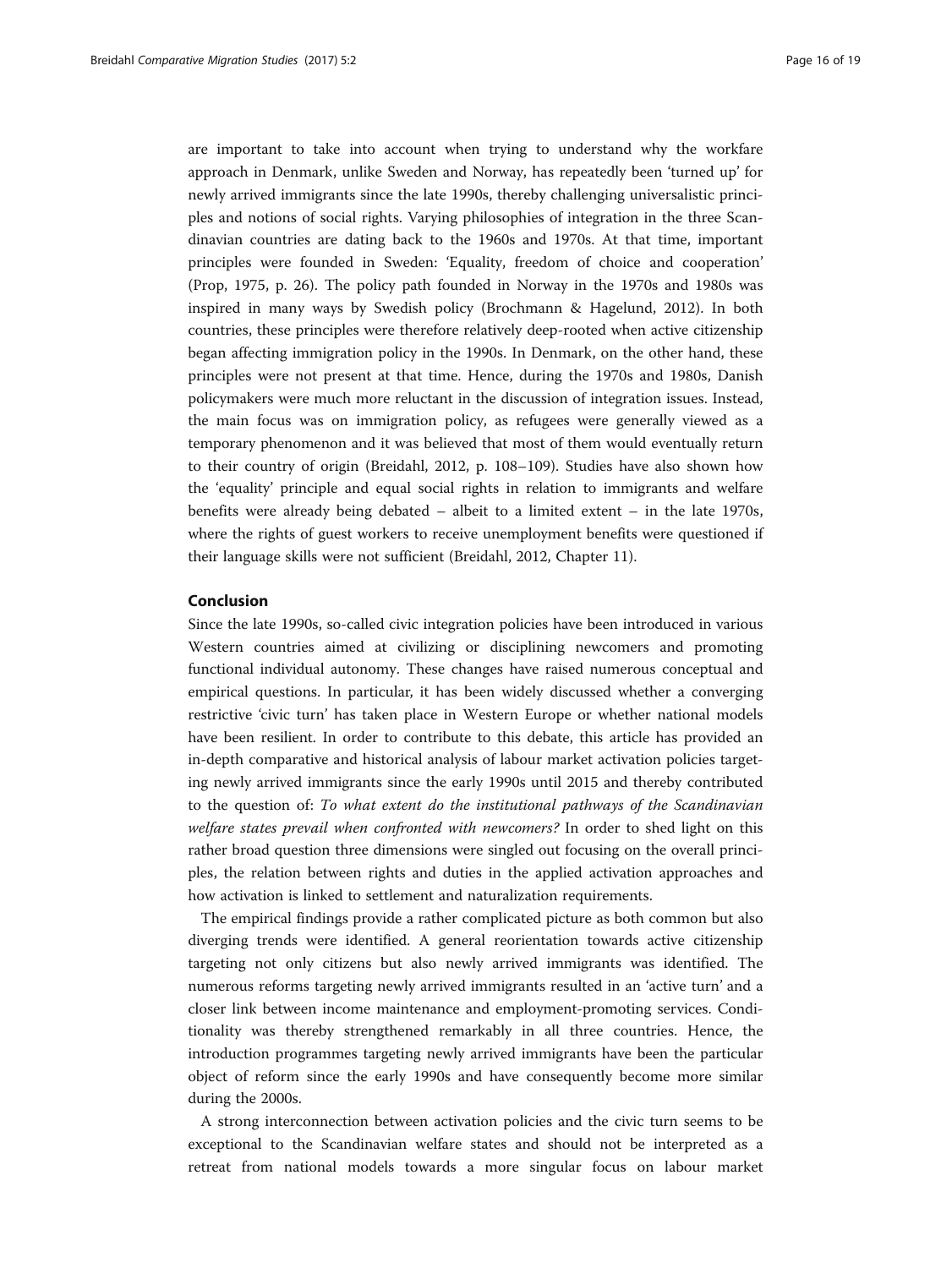functionality and economic instrumentalism (see Joppke, [2007,](#page-18-0) p. 14–19). Instead, we are dealing with a shared feature of the Scandinavian countries' self-understanding and their respective immigrant integration models. These findings illustrate how pathdependency policy traditions emphasizing the influence of common institutional feature of the Scandinavian welfare states are an important theoretical frame of reference. Furthermore, it was illustrated how these policies have been closely related to and inseparable from more general welfare state changes. However, we should also be careful not putting too much emphasizes on the role of path dependency traditions when interpreting these developing trajectories. As pointed out earlier, researchers have questioned the uniformity of the Nordic countries and their continued path dependency and it was interesting to notice how transnational policy learning also was an important mechanism behind the diffusion of the conditionality approach. Finally, the empirical analysis also demonstrates divergent patterns on some points due to country-specific integration philosophies, citizenship traditions, and party political constellations. Hence, differences between the three countries were identified with respect to how participation in the introduction programmes has been related to requirements for obtaining a permanent residence permit and citizenship and whether work-first principles have been introduced (the third dimension). In general, Denmark stands out as the most restrictive country and breaks with the fundamental principles of income security and generous benefits that otherwise characterize the Scandinavian welfare states.

In conclusion, then, the institutional pathways of the Scandinavian welfare states have prevailed to some extent when confronted with newcomers in the area of labour market activation which demonstrates how theoretical notions about path dependency are also important in order to grasp how developing trajectories of how civic integration policies are taken place in subareas of the welfare state. However, the developing trajectories are far from unequivocal and this article has only studied one out of several policy areas where civic integration is an ongoing process.

What the future will bring is an open question. The recent flows of refugees have thrust new problems onto the political agenda in all three countries – and will probably lead to new solutions.

# Endnotes

<sup>1</sup>The target group for the introductory programme is defined differently: In Sweden and Norway, the programme only applies to so-called 'humanitarian immigrants' (refugees who have received residence permits on humanitarian grounds), whereas the target group is broader in Denmark (also including some immigrants resulting from family reunification).

 $2$ Increased to 600 h in 2011.

<sup>3</sup>Some of the same dynamics can also be rediscovered in Norway where the setup of the introduction programme targeting newly arrived immigrants served as inspiration for the so-called 'Kvalificeringsprogram' targeting long tern recipients of social assistance.

#### Competing interests

The author declares that she has no competing interests.

Received: 22 March 2016 Accepted: 6 December 2016 Published online: 01 March 2017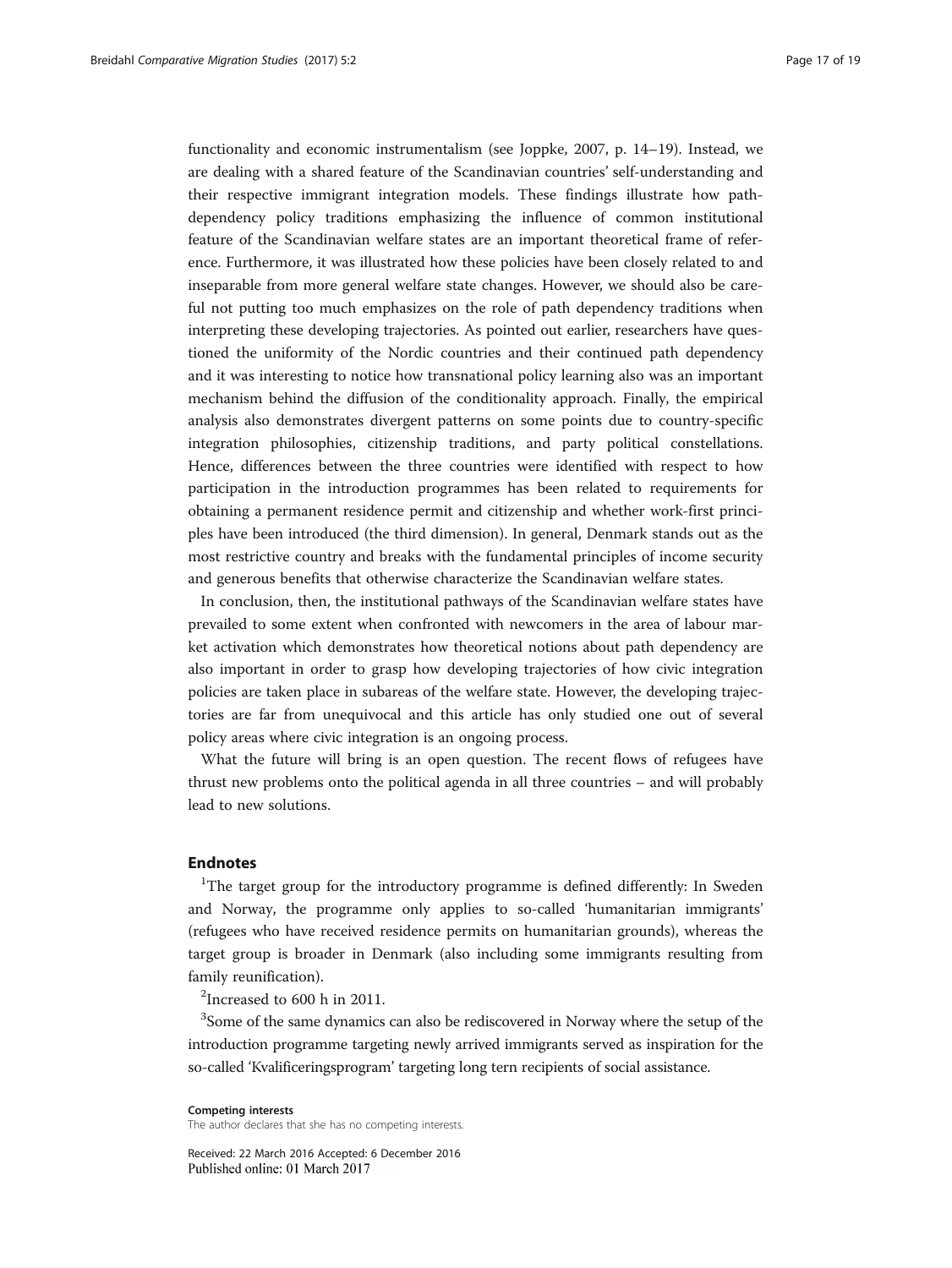#### <span id="page-18-0"></span>**References**

- Andersen, J. G. (2007). Restricting access to social protection for immigrants in the Danish welfare state. Benefit, 15(3), 257–269.
- Barbier, J. C. (2004). Systems of social protection in Europe: Two contrasted paths to activation, and maybe a third. In J. Lind, H. Knudsen, & H. Jørgensen (Eds.), Labour and employment regulations in Europe. Brussels: Peter Lang Publishing.
- Bekendtgørelse af lov om integration af udlændinge i Danmark Nr. 474, Juli 1998 [Law on integration of immigrants in Denmark: Act no. 474, July 1998]
- Breidahl, K. N. (2011). Social security provision targeted at immigrants: A forerunner for the general change of Scandinavian equal citizenship? A Danish case study. In S. Betzelt & S. Bothfelt (Eds.), Activation and labour market reforms in Europe: Challenges to social citizenship. Basingstoke: Palgrave Macmillan.
- Breidahl, K. N. (2012). Når staten lærer: En historisk og komparativ analyse af statslig policy læring og betydningen heraf for udviklingen i den arbejdsmarkedsrettede del af indvandrerpolitikken i Sverige, Norge og Danmark fra 1970 til 2011 [When the state is learning: A historical and comparative analysis of policy learning in the state and the impact hereof on labour market integration policies in Sweden, Norway and Denmark]. (Doctoral dissertation), Aalborg University.
- Breidahl, K. N., & Jønsson, H. V. (2014). State assisted introduction programmes for newly arrived refugees in four European welfare states. Paper presented at SNOW 2014 Conference Shanghai, China, 28/11/2014–29/12/2014.
- Brochmann, G., & Hagelund, A. (Eds.). (2012). Immigration policy and the Scandinavian welfare state 1945–2010. London: Palgrave Macmillan.
- Djuve, A. B., & Kavli, H. C. (2007). Integrering i Danmark, Sverige og Norge. Felles utfordringer like løsninger? [Integration in Denmark, Sweden and Norway. Common challanges – identical solutions?] TemaNord, 2007 (575). København: Nordisk ministerråd. Retrieved from http://www.diva-portal.org/smash/record.jsf?pid=diva2%3A701519&dswid=- 9249
- Ersanilli, E. (2012). Model(ling) citizens? Integration policies and value integration of Turkish immigrants and their descendants in Germany, France, and the Netherlands. Journal of Immigrant and Refugee Studies, 10(3), 338–358.

Esping-Andersen, G. (1990). The three worlds of welfare capitalism. Cambridge, UK: Polity Press. Goodman, S. W. (2012). Fortifying citizenship: Policy strategies for civic integration in Western Europe. World Politics, 64, 659–698.

- Goodman, S. W. (2014). Immigration and membership politics in Western Europe. New York: Cambridge University Press. Green-Pedersen, C., & Krogstrup, J. (2008). Immigration as a political issue in Denmark and Sweden. European Journal of
- Political Research, 47(5), 610-635. Greve, B. (2007). What characterise the Nordic welfare state model. Journal of Social Sciences, 3(2), 43–51.
- Handler, J. F. (2004). Social citizenship and workfare in the United States and Western Europe. New York: Cambridge University Press.
- Hansen, H. (2006). Fra asylansøger over flygtning til familiesammenføring. Offentlige kontantydelser i disse situationer i en række vestlige lande [From Asylum Seeker to Refugee to Family Reunification: Welfare Payments in These situations in Various Western Countries]. Copenhagen: Rockwool Foundation Research Unit, Arbejdsnotat nr. 13. Heclo, H. (1974). Modern social politics in Britain and Sweden. New Haven: Yale University Press.
- Hernes, V., & Tronstad, K. R. (2014). Komparativ analyse av introduksjonsprogram i Norge, Sverige og Danmark
- [Comparative analysis of introduction programs in Norway, Sweden and Denmark]: NIBR-rapport 2014, 19. Retrieved from http://www.imdi.no/contentassets/f660656dbb3444f8b02189009c6948a5/rapport-2014.-komparativanalyse-av-introduksjonsprogram-i-norge-sverige-og-danmark
- Immergut, E. M. (2005). Historical-institutionalism in political science and the problem of change. In A. Wimmer & R. Kössler (Eds.), Understanding change: Models, methodologies, and metaphors. Basingstoke: Palgrave.
- Integrationsverket (2007). Integrationspolitikens resultat [The results of the integration policy]: Integrationsverkets rapportserie 2007, (05). Norrköping. Retrieved from http://www.mkc.botkyrka.se/biblioteket/utbytta/ NYIntegpolitresulHELA.indd.pdf
- Jacobs, D., & Rea, A. (2007). The end of national models? Integration courses and citizenship trajectories in Europe. Paper presented at the annual meeting of the European Union Studies Association, Montréal, Canada, May 17–19.
- Johansson, H., & Hvinden, B. (2007). Nordic activation reforms in a European context: A distinct universalistic model? In B. Hvinden & H. Johansson (Eds.), Citizenship in Nordic welfare states: Dynamics of choice, duties and participation in a changing Europa. London and New York: Routledge.
- Joppke, C. (2007). Beyond national models: Civic integration policies for immigrants in western Europe. Western European Politics, 30(1), 1–22.
- Jørgensen, H. (2008). Active labour market policies. In L. Magnusson, H. Jørgensen, & J. E. Dølvik (Eds.), The Nordic approach to growth and welfare: European lessons to be learned. Brussels: ETUI-REHS aisbl.
- Kautto, M. (2010). The Nordic countries. In F. G. Castles, S. Leibfreid, J. Lewis, H. Obinger, & C. Pierson (Eds.), The Oxford handbook of the welfare state. Oxford, UK: Oxford University Press.
- Kettunen, P., & Petersen, K. (Eds.). (2011). Beyond welfare state models. Transnational historical perspectives on social policy. Cheltenham: Edward Elgar.
- Kildal, N., & Kuhnle, S. (Eds.). (2005). Normative foundations of the welfare state: The Nordic experience. Abingdon: Routledge.
- Lødemel, I., & Moreira, A. (Eds.). (2014). Activation or workfare? Governance and the neo liberal convergence. Oxford University Press.
- Midtbøen, A. H. (2015). Citizenship, integration and the quest for social cohesion: nationality reform in the Scandinavian countries. Comparative Migration Studies, 3(3), 1–15.
- Mouritsen, P. (2013). The resilience of citizenship traditions: Civic integration in Germany, Great Britain and Denmark. Ethnicities, 13(1), 86–109.
- Olwig, K. F. (2011). 'Integration': Migrants and refugees between Scandinavian welfare societies and family relations. Journal of Ethnic and Migration Studies, 37(2), 179–196.